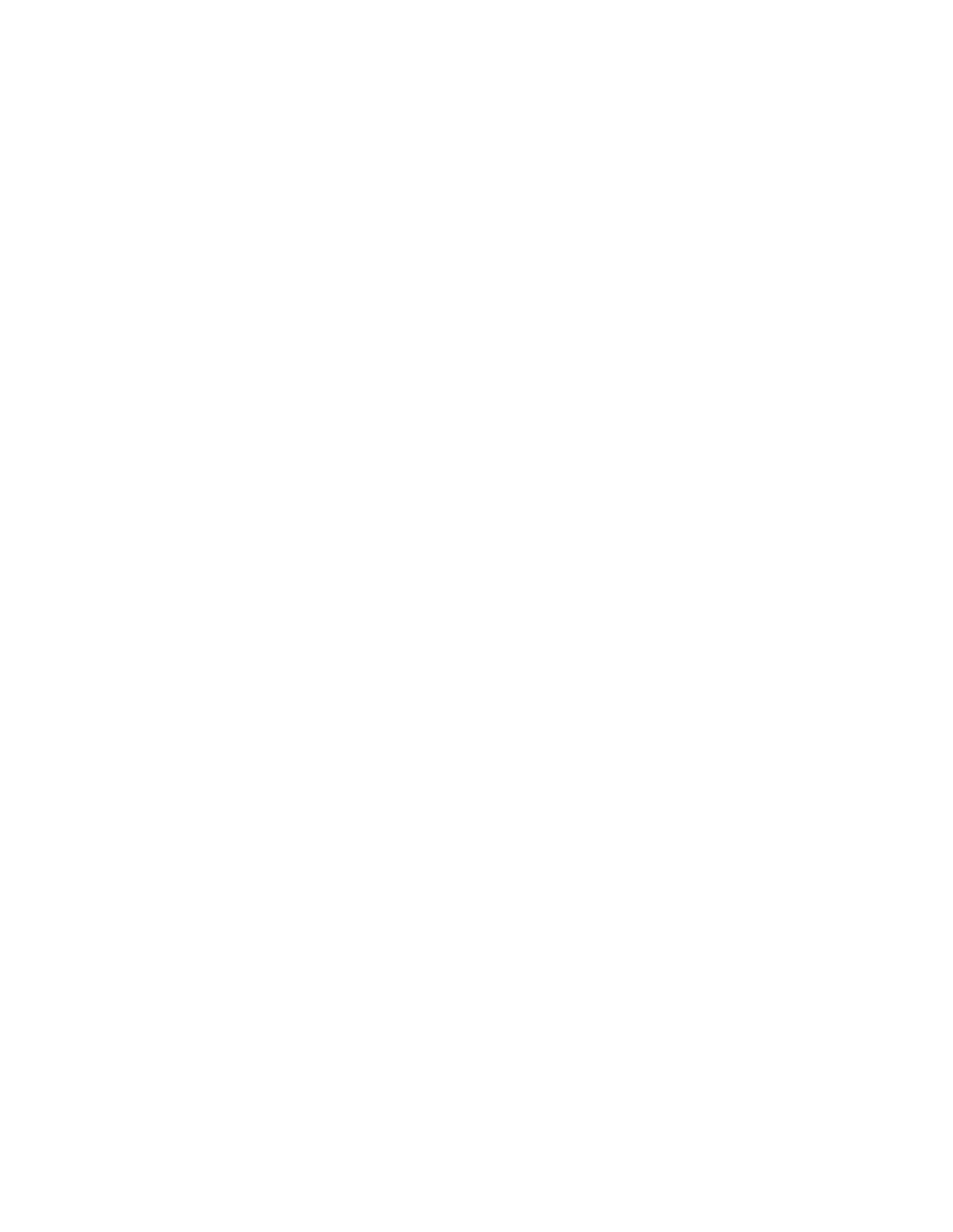

*It's probably the source of the alternate title, and the "jawbone" verse, at least.*

*Here are some lyrics gathered from several places. Usually the words are interspersed among many instrumentals. As often happens with old-time tunes that repeat, the words don't necessarily follow the repeat pattern well; I find most of these fit the 'A' part better. You can sing chorus-verse on the first A and first B (or just the A), or omit the repeats, or do something like this:*

A1 Angeline the Baker lives on the village green And the way that I love her beats all to be seen. C*horus:*

*A2 Angeline the Baker, Angeline the Baker Angeline, Angeline, won't you please be mine?*

- B1 The first time I saw Angeline, was at the county fair Her daddy chased me halfway home, and told me to stay there.
- B2 Angeline is handsome, and Angeline is tall, She broke her little ankle bone from dancing in the hall.

A1 Angeline the Baker, her age is forty-three [*or 23*] I give her candy by the peck, but she won't marry me. C*horus:*

*A2 Angeline the Baker, Angeline the Baker Angeline, Angeline, won't you please be mine?*

- B1 She won't do the bakin', because she is too stout She makes cookies by the peck and throws the coffee out.
- B2 Angeline taught me to weep, and she taught me to moan Angeline taught me to weep, and play on the old jawbone

*Final chorus (A1), then instrumental*

*rev 1: 9/30/05 printed 9/30/05 AngelineTheBaker-X2-r1\_F04.mus Arr. & transcription © 2005 Pete Showman*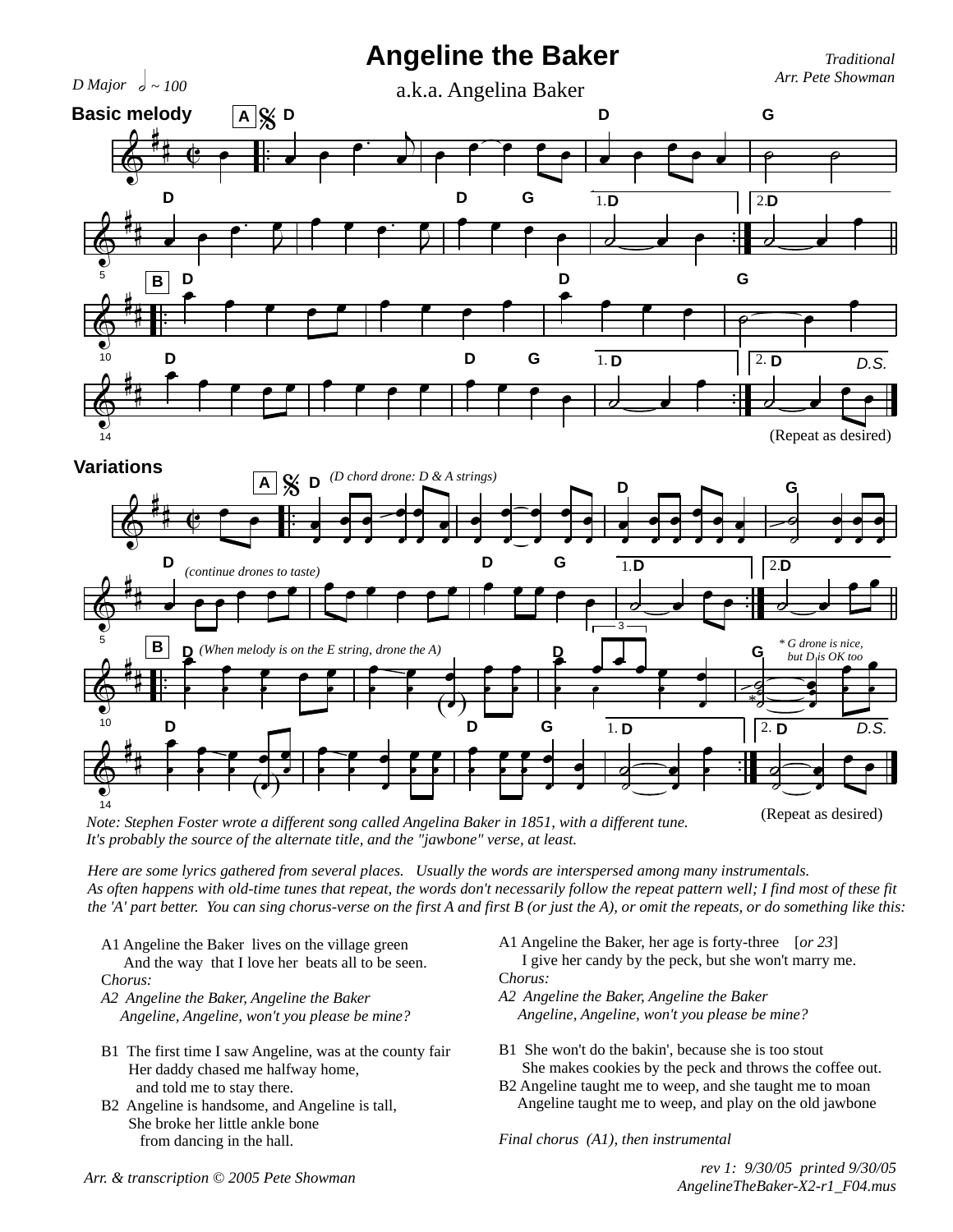#### **The Arkansas Traveler**

Traditional (arr. Bernie Waugh)



1. Once upon a time in Arkansas, an old man sat in his little cabin door, And fiddled at a tune that he liked to hear, a jolly old tune that he played by ear.

 It was raining hard but the fiddler didn't care, he sawed away at the popular air, Though his roof tree leaked like a water fall, that didn't seem to bother that man at all

2. A traveler was riding by that day, and stopped to hear him a−practicing away The cabin was afloat and his feet were wet, but still the old man didn't seem to fret.

 So the stranger said: "Now the way it seems to me, you'd better mend your roof," said he. But the old man said, as he played away: "I couldn't mend it now, it's a rainy day."

3. The traveler replied: "That's all quite true, but this, I think, is the thing for you to do; Get busy on a day that is fair and bright, then pitch the old roof till it's good and tight."

 But the old man kept on a−playing at his reel, and tapped the ground with his leathery heel: "Get along," said he, "for you give me a pain; my cabin never leaks when it doesn't rain."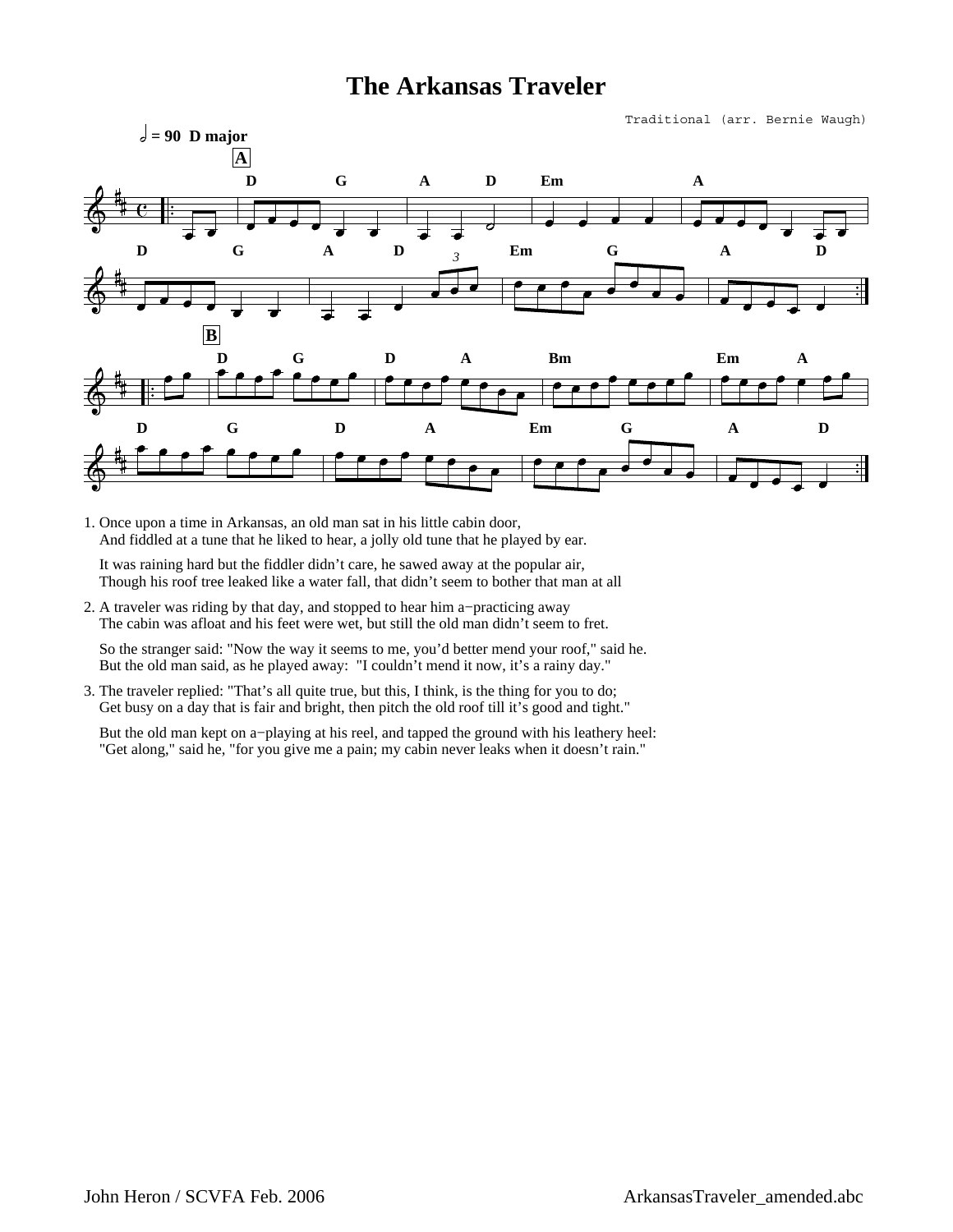**The Battle of Manassas**

(Battle of Bull Run, Abe's Retreat, Manassas Junction)



\* Examples of places where a slide can sound good. Also try slides instead of the triplet grace notes. To slide into the 'A' (measure 2), use fourth finger on D string. (You can also play the open 'A' string in unison with the slide.) Sliding somewhat slowly into that A emphasizes the effect of the note starting early (the tied 'A's).

#### **Abe's Retreat** Another variant with a different feel

Traditional (arr. Rod Smith, traditionalmusic.co.uk)



Also see Susan Songer's "Portland Collection" (first volume) for a somewhat similar version but in A Mixolydian (i.e. with two sharps; adds C# in the key signature). Note that the version here has very few 'C' notes (only in the four endings), so it's mostly ambiguous whether it's A Dorian (1#) or A Mixolydian (2#).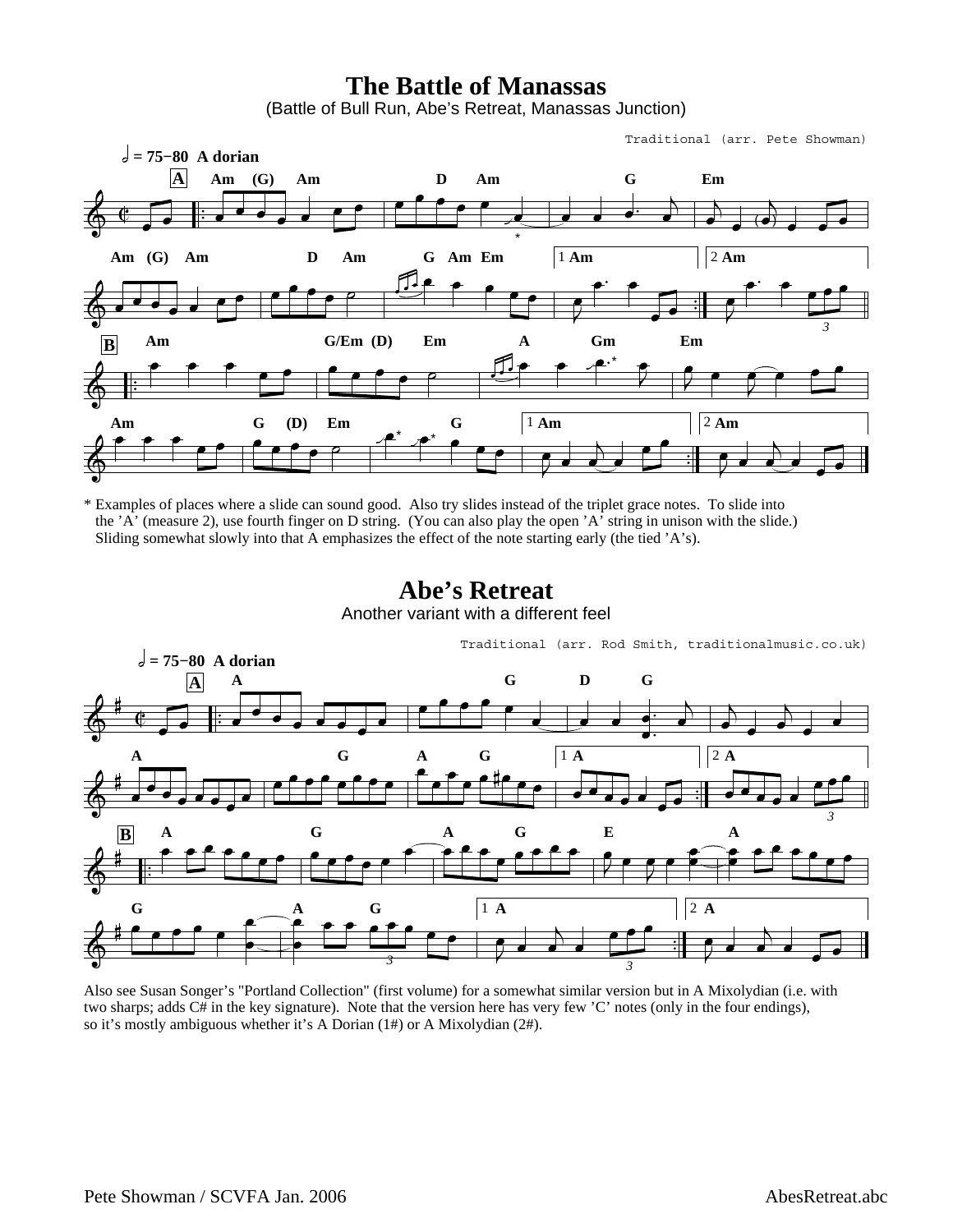# **A Boy's Lament For His Dragon**

(originally for bagpipes, as "The 72nd's Farewell to Aberdeen")

by William MacKay arr. 2006 by Dave Barton\*



<sup>\*</sup>based mostly on the arrangement in "The Portland Collection, Vol. 1" by Sue Songer. rev. 11/18/06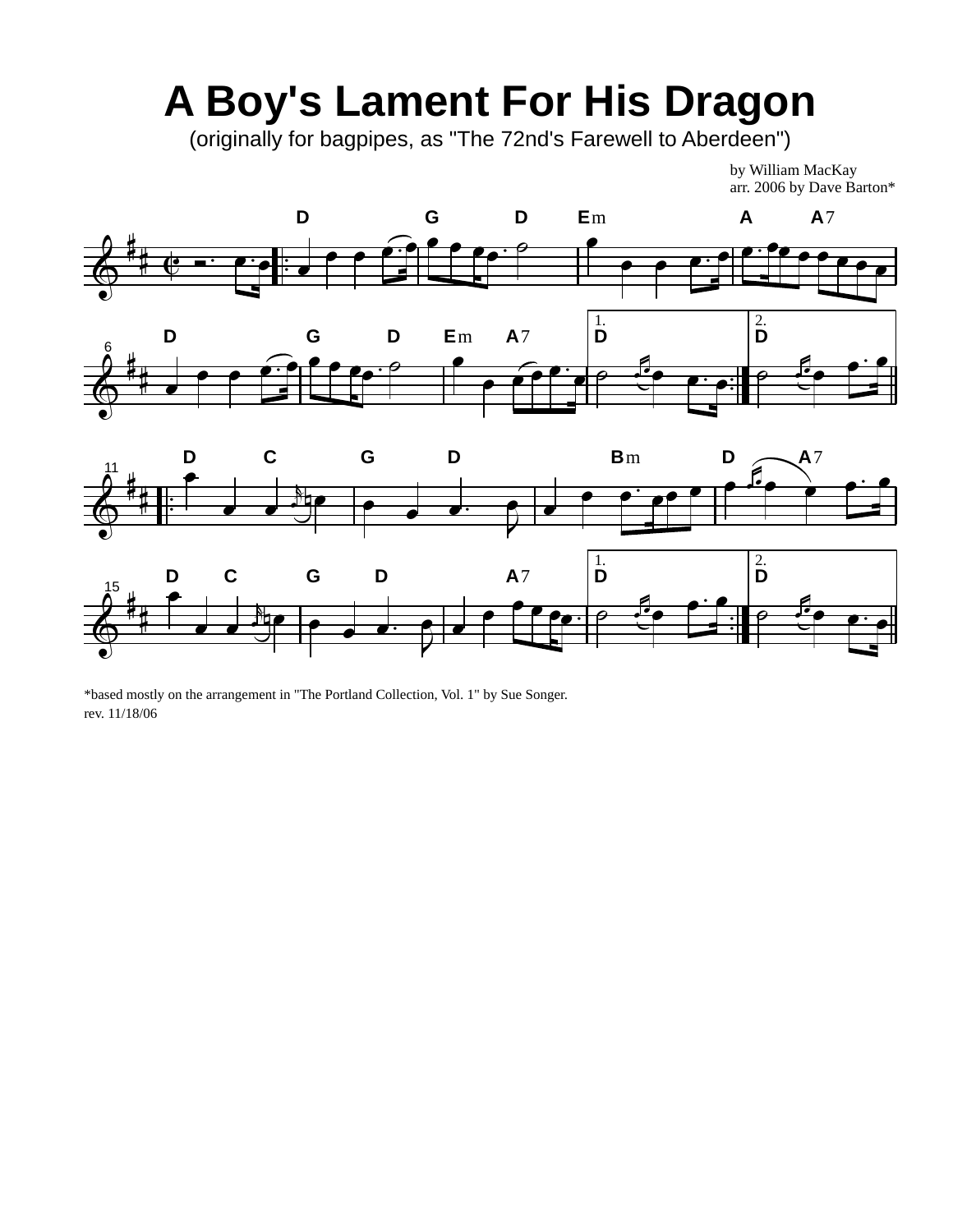## **Cold Frosty Morning**

(Frosty Morning / Frosty Morn)

Traditional (arr. Pete Showman)



More or less as played by Pete Showman

Dorian mode: one more sharp than the corresponding minor (A minor has no sharps or flats, A dorian has 1 sharp). The main chords in dorian mode are the minor of the key−name chord (here Am) and the major of the chord below (here G).

Coded in ABC notation pss 3/1/07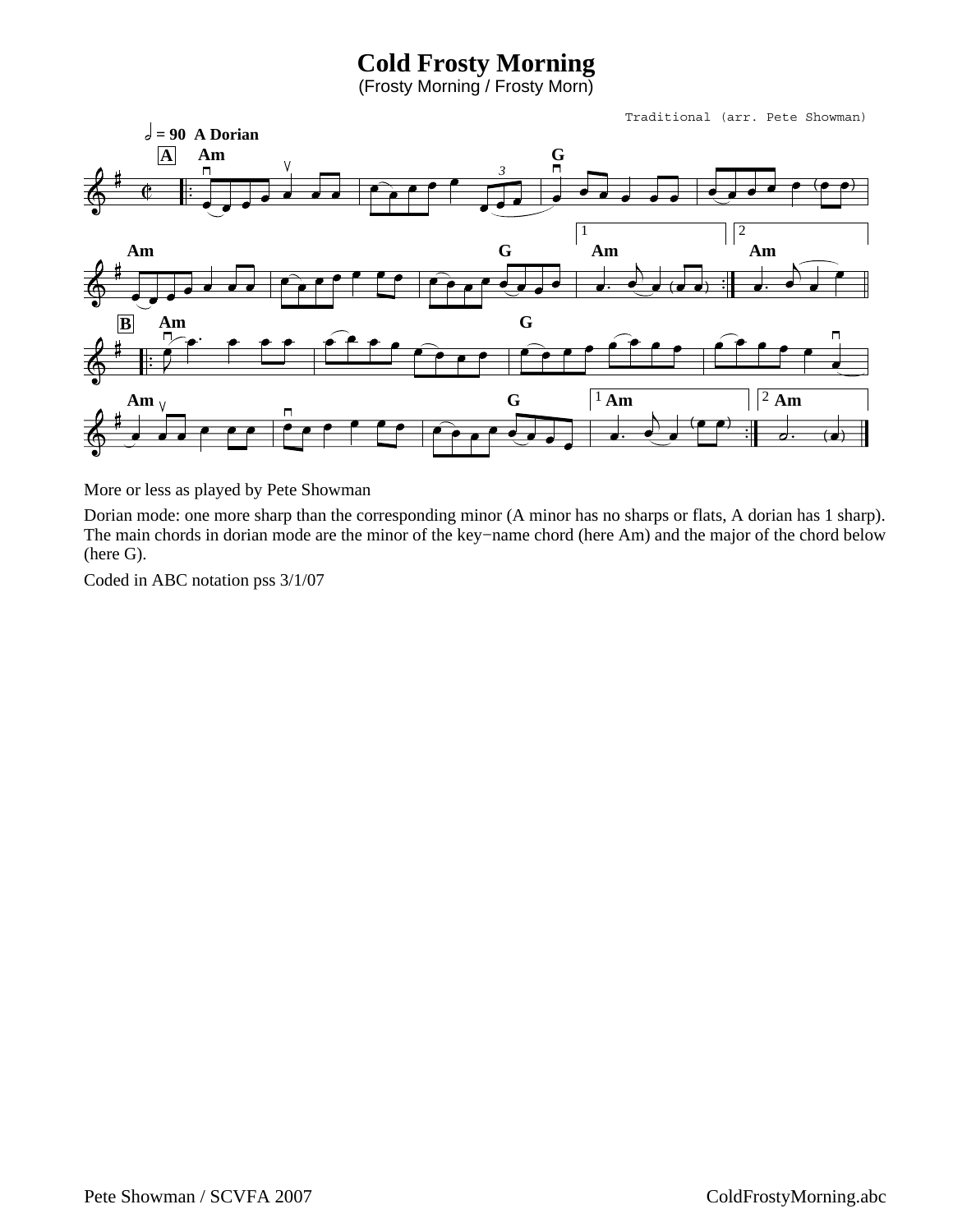#### "Devil's Dream / Chicken Reel / Turkey in the Straw" medley

### **Devil's Dream (A)**

Trad (arr. based on Fiddler's Fakebook)



For a medley play in A, then in D, then another D tune

**Devil's Dream (D)** (Same fingering; just play one string lower)

Trad (arr. based on Fiddler's Fakebook)



This can lead into another 'D' tune....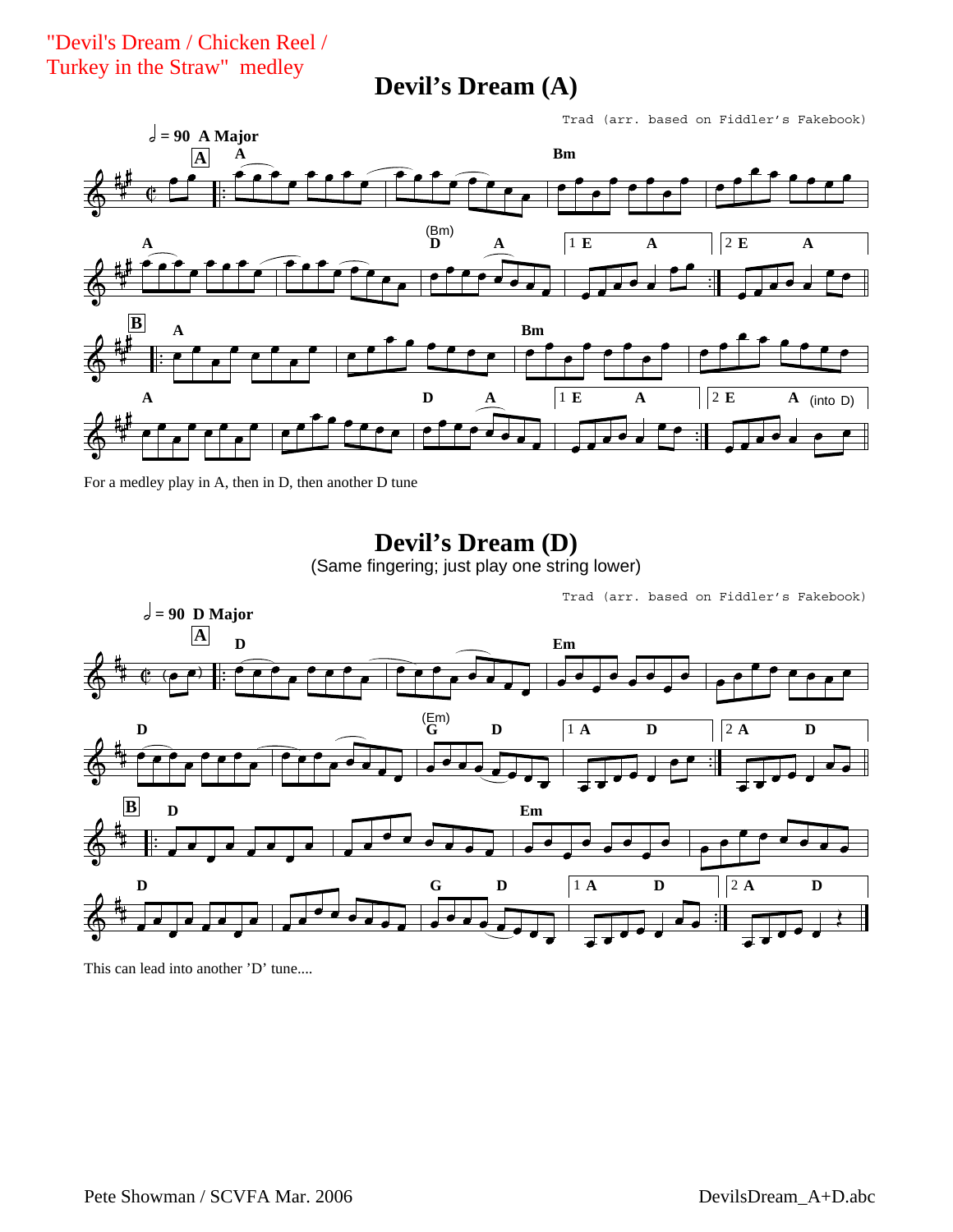"Devil's Dream / Chicken Reel / Turkey in the Straw" medley

**Chicken Reel**

Trad (arr. Fiddler's Fakebook & Pete Showman)



For the medley, now play Turkey in the Straw in D, too:



For reference, here it is in the more usual key of G:



Trad (arr Pete Showman) **= 90 G Major**  $\overline{\mathbf{A}}$  **G** D **G**  $\begin{bmatrix} 1 & (D) \\ G & G \end{bmatrix}$  $\begin{array}{|c|c|c|}\n\hline\n\textbf{D} & \textbf{G}\n\end{array}$   $\begin{array}{|c|c|c|c|}\n\hline\n\textbf{D} & \textbf{G}\n\end{array}$ **GD G**  $\boxed{1 \ (\mathsf{D})}$ **B G C G D G DG DG** 1 2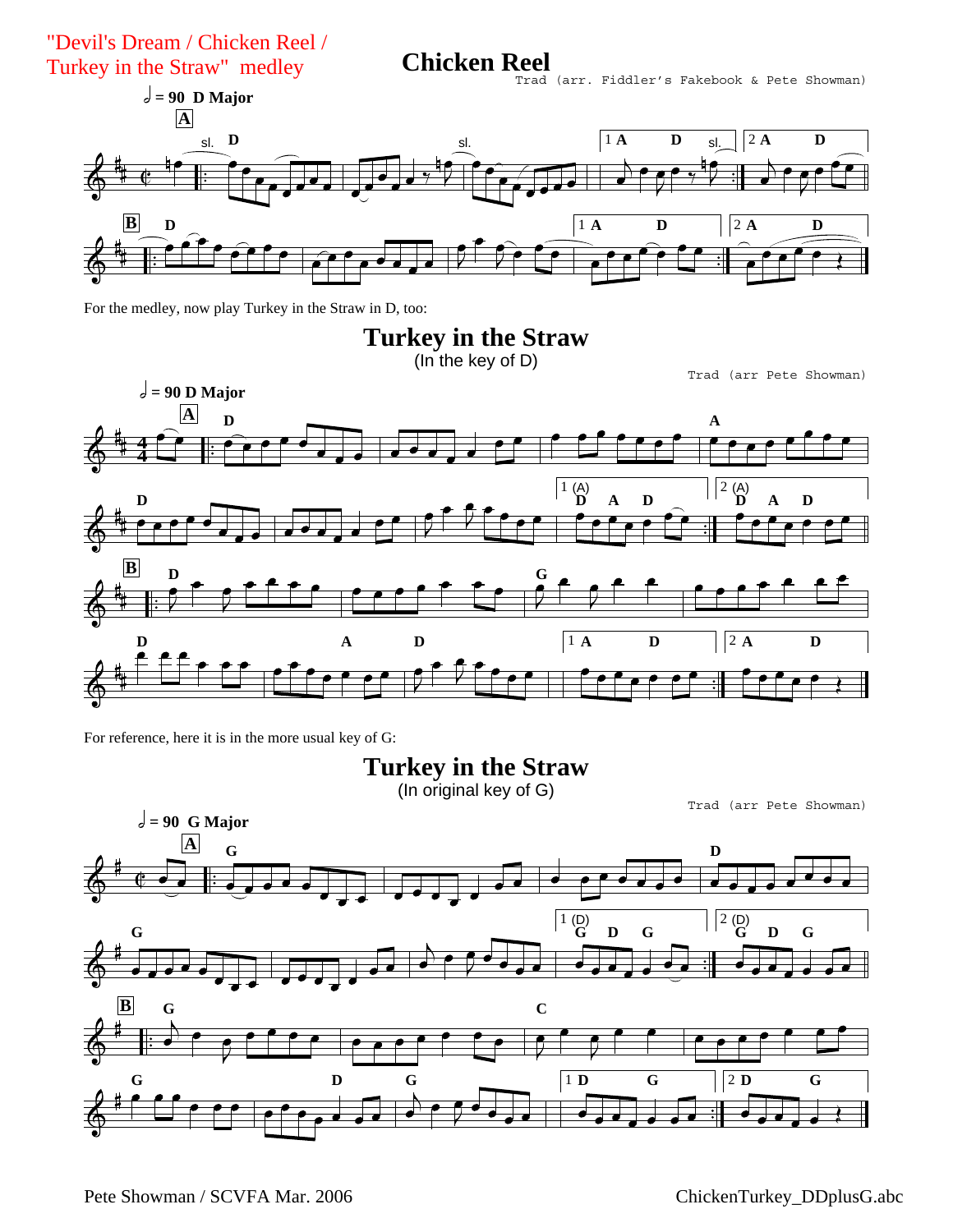# **Eighth of January**



(Battle of New Orleans)

Traditional (see note) (Arr. Pete Showman (& Fiddlers Fakebook))

\* The tune was probably adapted from an earlier tune to commemorate the Battle of New Orleans (during the War of 1812), which was won by Andrew Jackson on January 8, 1815. I don't know the name of the earlier tune, if any. I probably learned this version from the Fiddlers' Fakebook.

 The lyrics written by Jimmy Driftwood (a high−school principal) came much later, in the 1950's. They were recorded by Johnny Horton; the song won the 1959 Grammy Award for Song Of The Year, and Horton won the Grammy for Best Country And Western Performance the same year.

First verse and chorus:

- 1. Well, in eighteen and fourteen we took a little trip along with Colonel Jackson down the mighty Mississip. We took a little bacon and we took a little beans, And we caught the bloody British near the town of New Orleans.
- Ch. We fired our guns and the British kept a'comin'; There wasn't nigh as many as there was a while ago. We fired once more and they began to runnin', down the Mississippi to the Gulf of Mexico.

(etc.)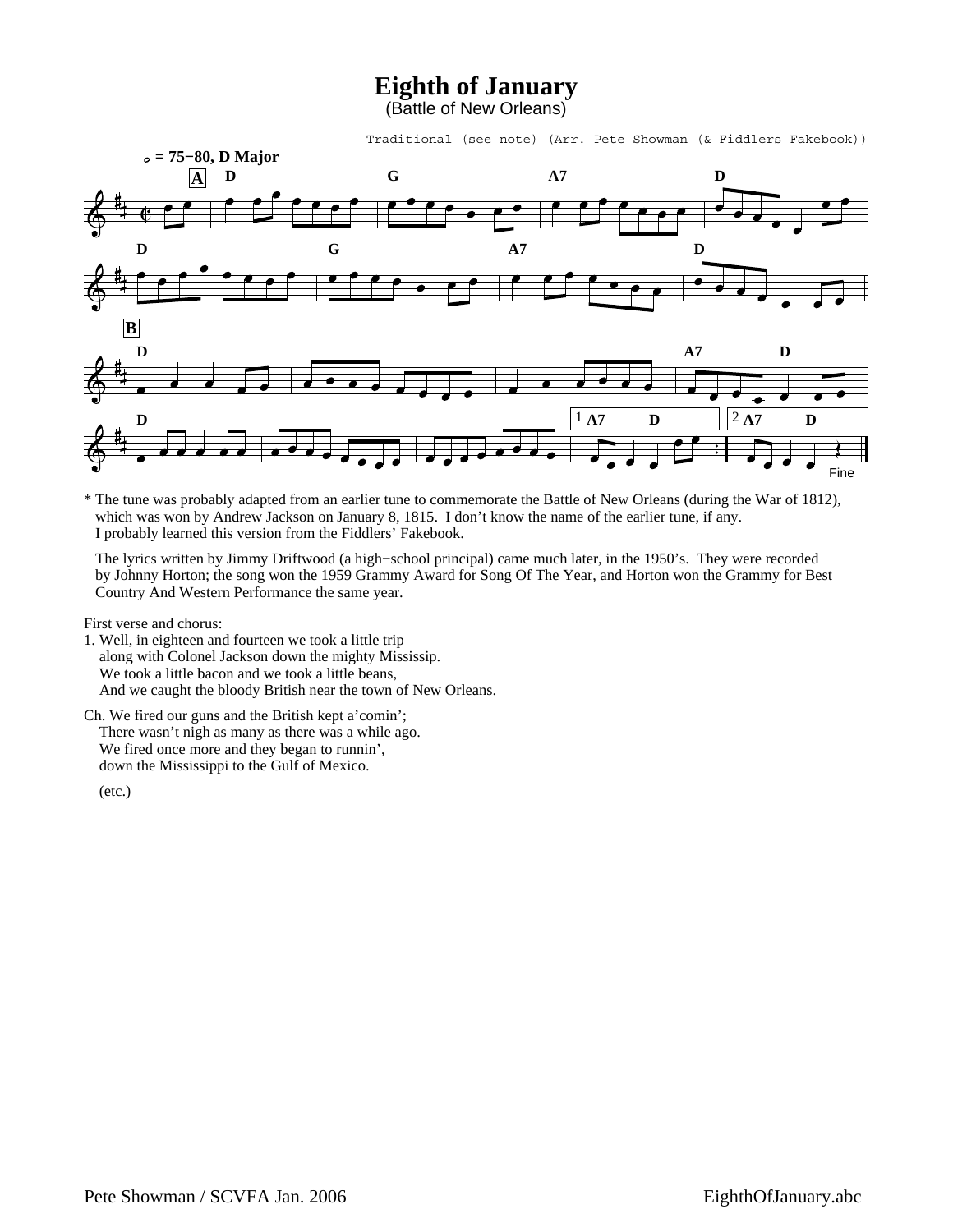### **Fisher's Hornpipe**

Traditional (Arr. Pete Showman)



\* Or play this for the 4th measure of part B:



Various sources say the tune is believed to have been written by James A. Fishar, ballet director of the Royal Theater at Covent Gardens in the 1770's. It was called "Hornpipe 1" in a collection of dance tunes he published, "Sixteen Cotillons Sixteen Minuets Twelve Allemands and Twelve Hornpipes" (John Rutherford, London, 1778).

The Fiddlers Fakebook notates the first line like this:



Fishar's original supposedly starts like this (except that it was in the key of F):



A version in Ann Winnington's late 1800's personal tune book starts like this (though also in F):



pss 5/5/07 (orig. 9/28/06)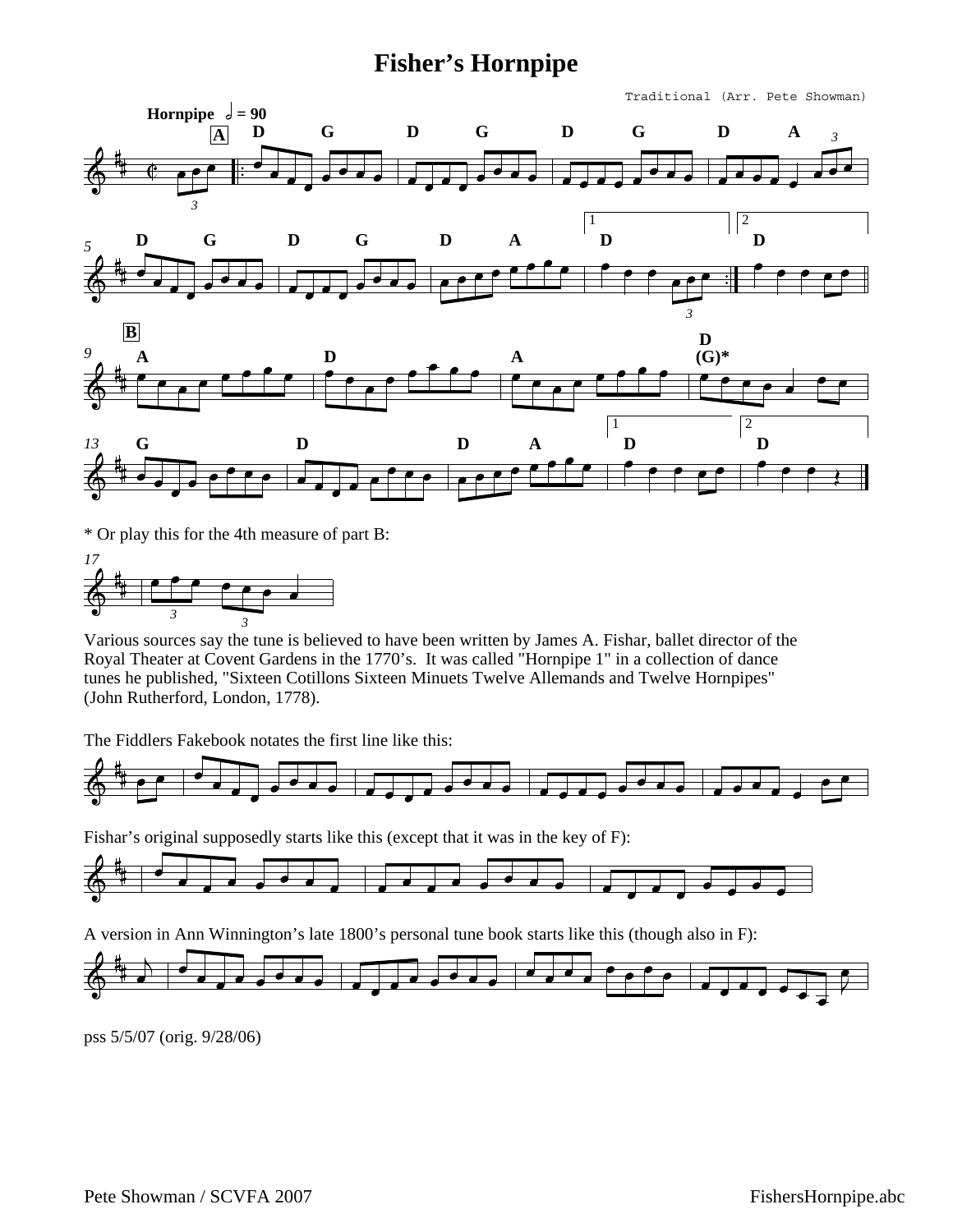# **Gånglåt fran Äppelbo**

(a brisk, swinging walking tempo)



Sarah Kirton writes:

A walking tune from Äppelbo, a village in southern Dalarna, Sweden. It should be played at a brisk, easy walking tempo – its purpose was to make walking long distances easier, like the old "I am a happy wanderer" song. This tune is probably known by every fiddler in all of Scandinavia, not just in Sweden.

A version can be heard as a midi at < http://www.folketshus.dk/cgi−bin/visnode.cgi?mg−zppelbo >. Google searches can also yield many mp3, etc. files.



#### **Vals fran Ore** (Orevalsen)

traditional (revised 1/6/07)

#### Sarah writes:

A popular waltz tune from Ore, in eastern Dalarna, Sweden. Orevalsen is such a standard among Scandinavian fiddlers that it's one of the first ones suggested when a new fiddler shows up who says they know some Scandinavian tunes. I also noticed it in some lists of American contest tunes.

You can hear a version of Orevalsen as a MIDI file at < http://www.folketshus.dk/cgi−bin/visnode.cgi?va−ore > or do a google search for Orevalsen, and you'll find everything from mp3s to ringtones.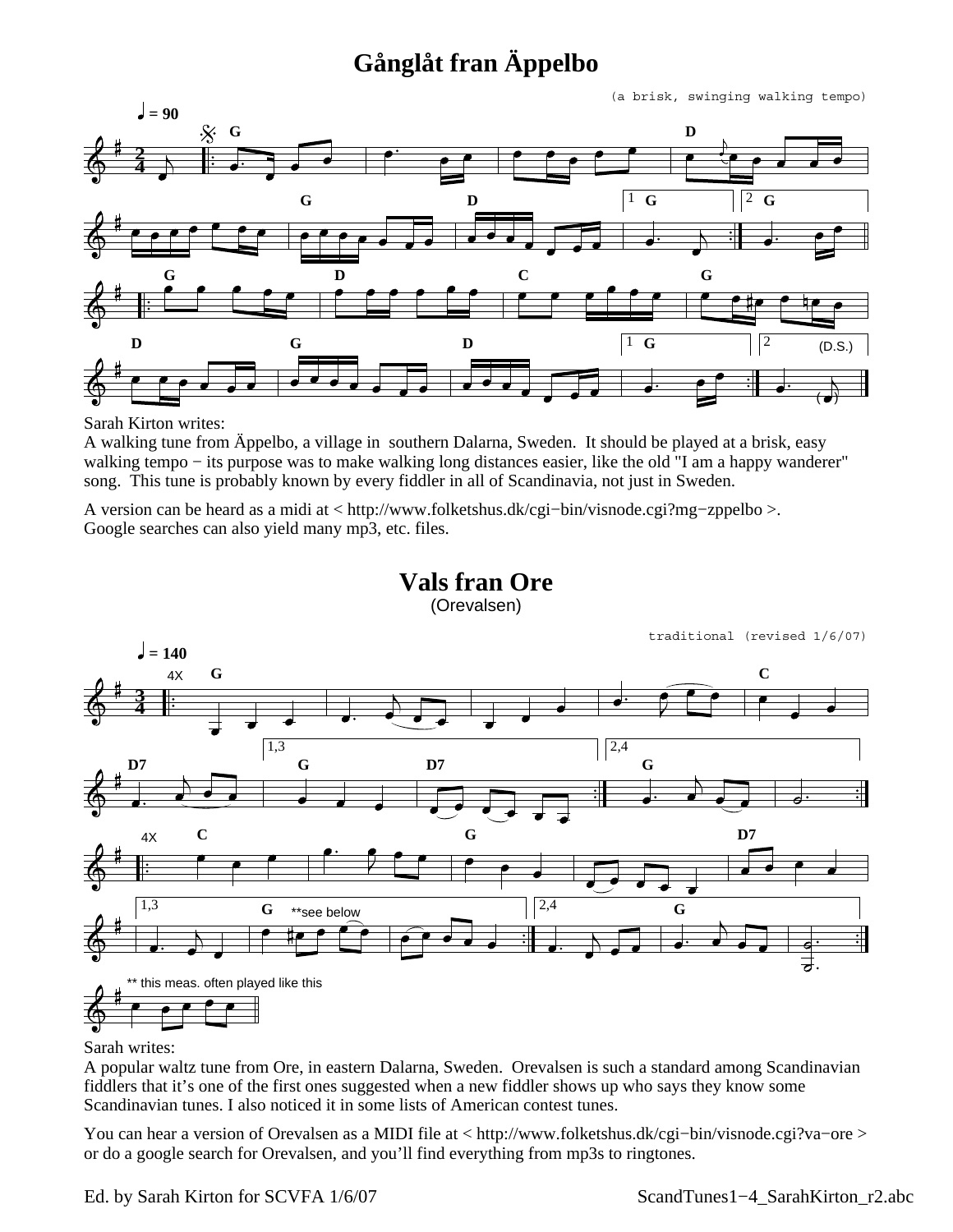# **The Girl I Left Behind Me**

*Traditional Arr. Pete Showman*



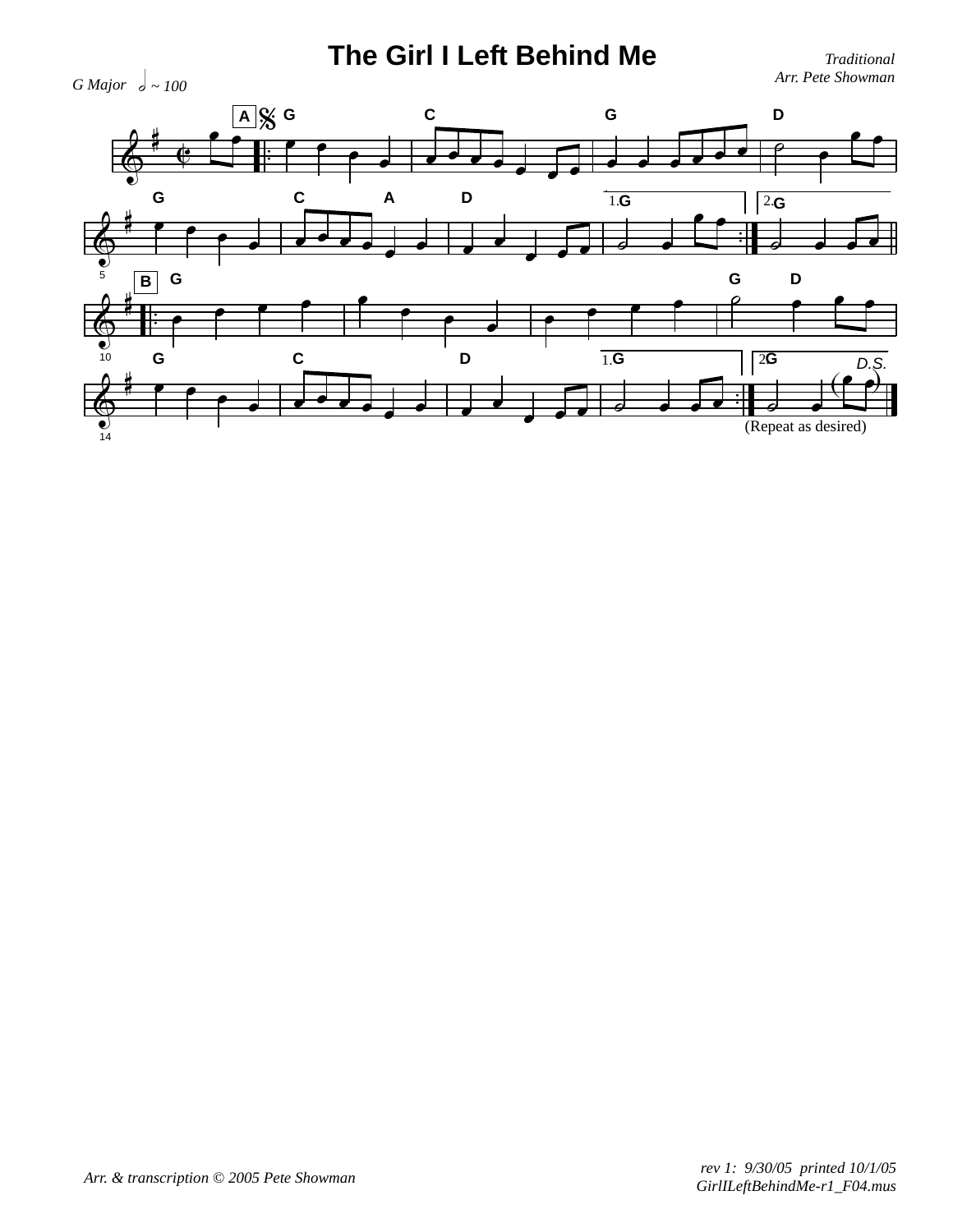## **Hollow Poplar**

*Traditional (Portland Collection I & Pete Showman)*



A variation on the first measure of B:

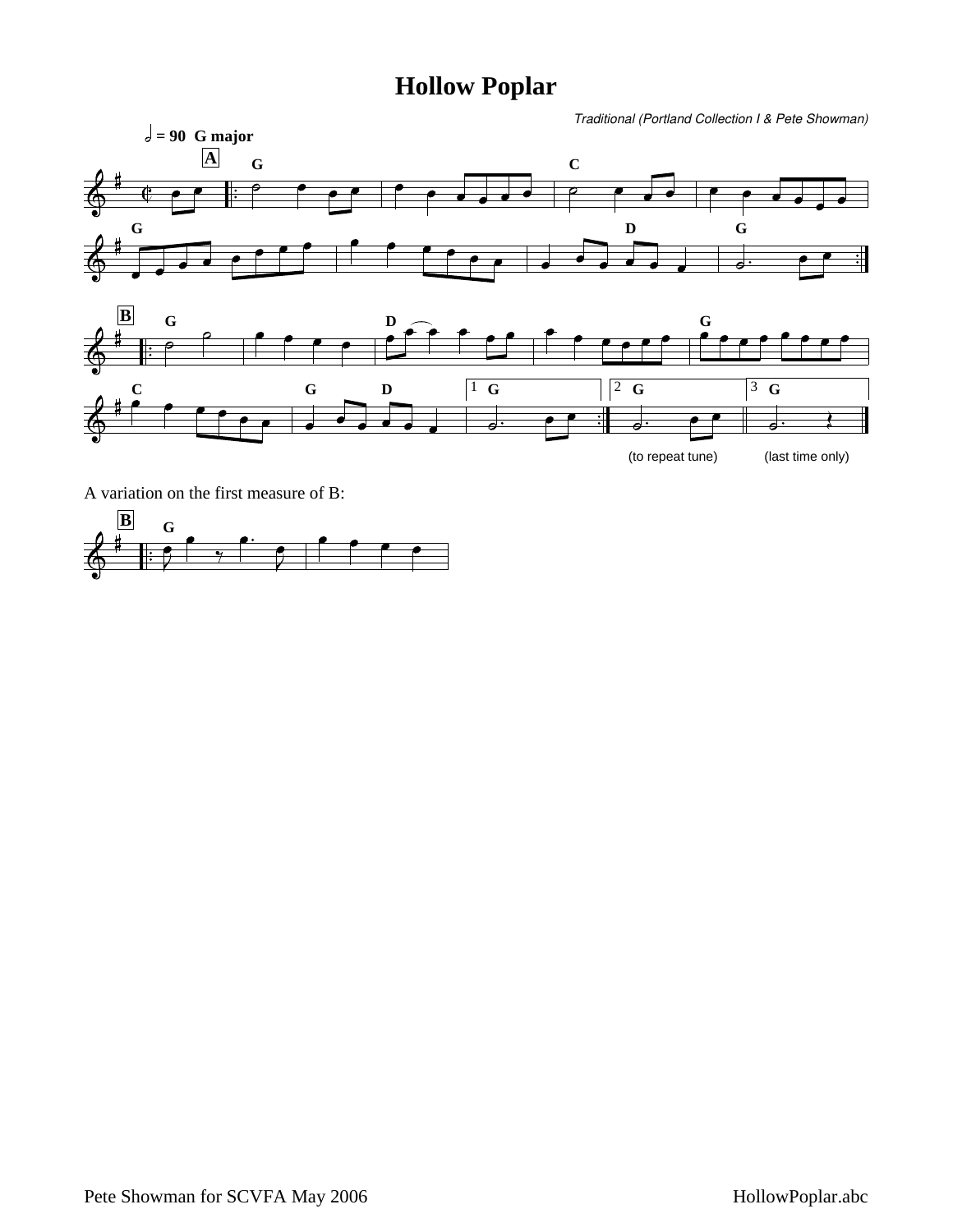### **Josephine's Waltz**

~ Josefins Dopvals / Josephine's Christening Waltz



The tune was written by Väsen guitarist Roger Tallroth for the baptism of his niece. Recordings include Väsen: "Spirit", Dervish: "At the End of the Day", and Alasdair Fraser & Natalie Haas: "Fire and Grace" (Culburnie Records CUL 121D, 2004)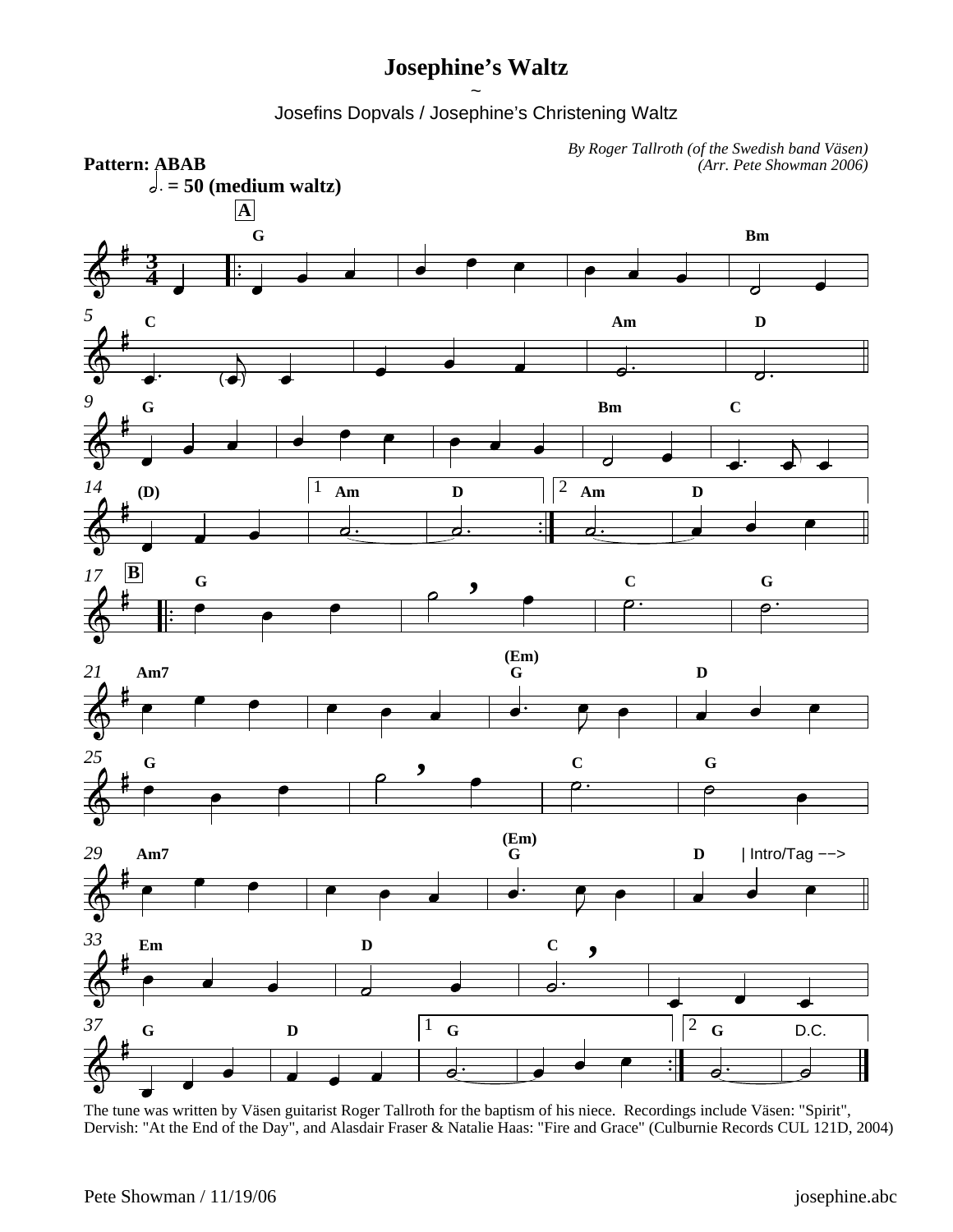# **Joys of Quebec**

Traditional French Canadian (Arr. ~ Fiddlers Fakebook)



pss 9/1/06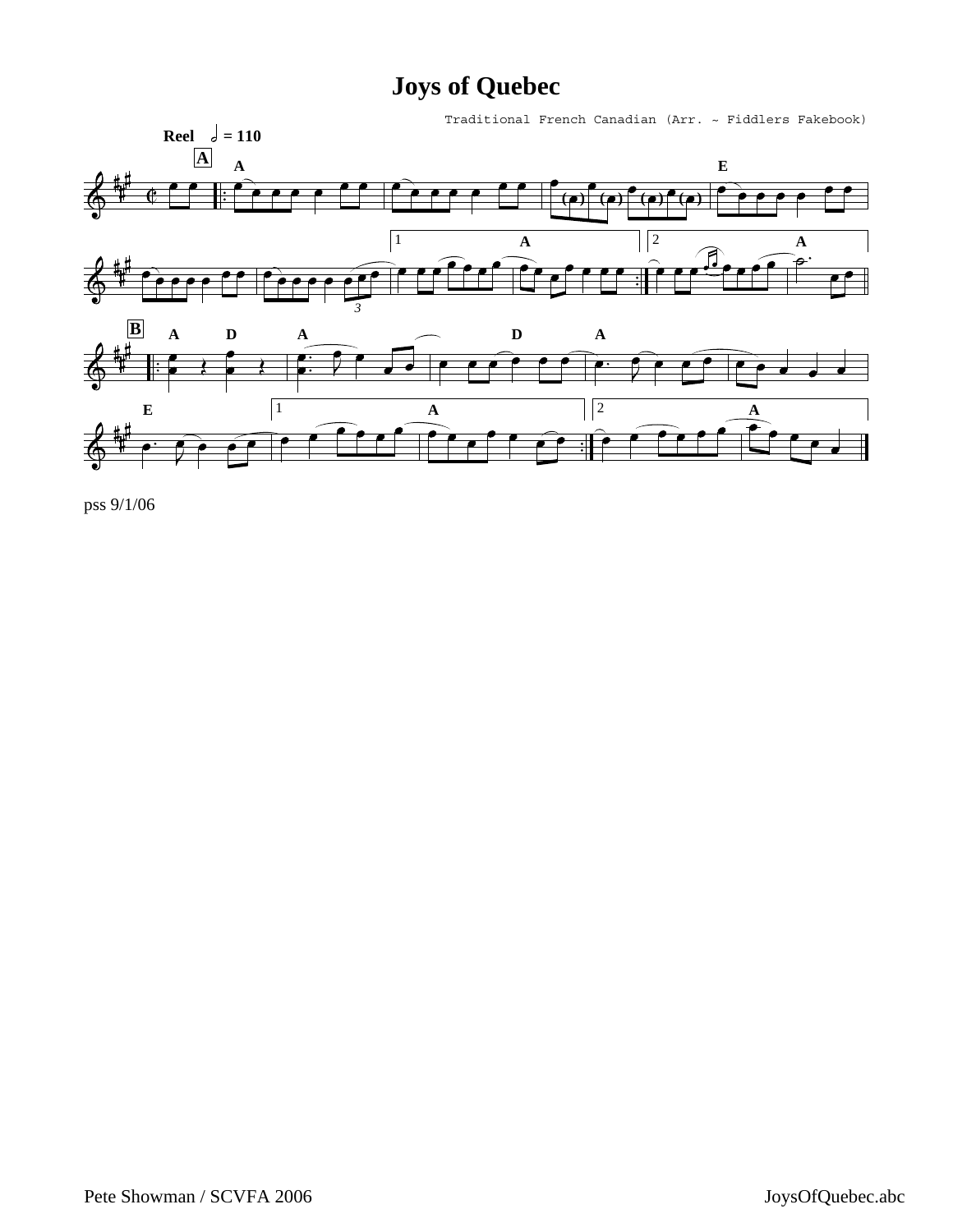## **Juliann Johnson**

(Julie Ann Johnson)

*Traditional (Arr. Pete Showman & Portland Collection I)*

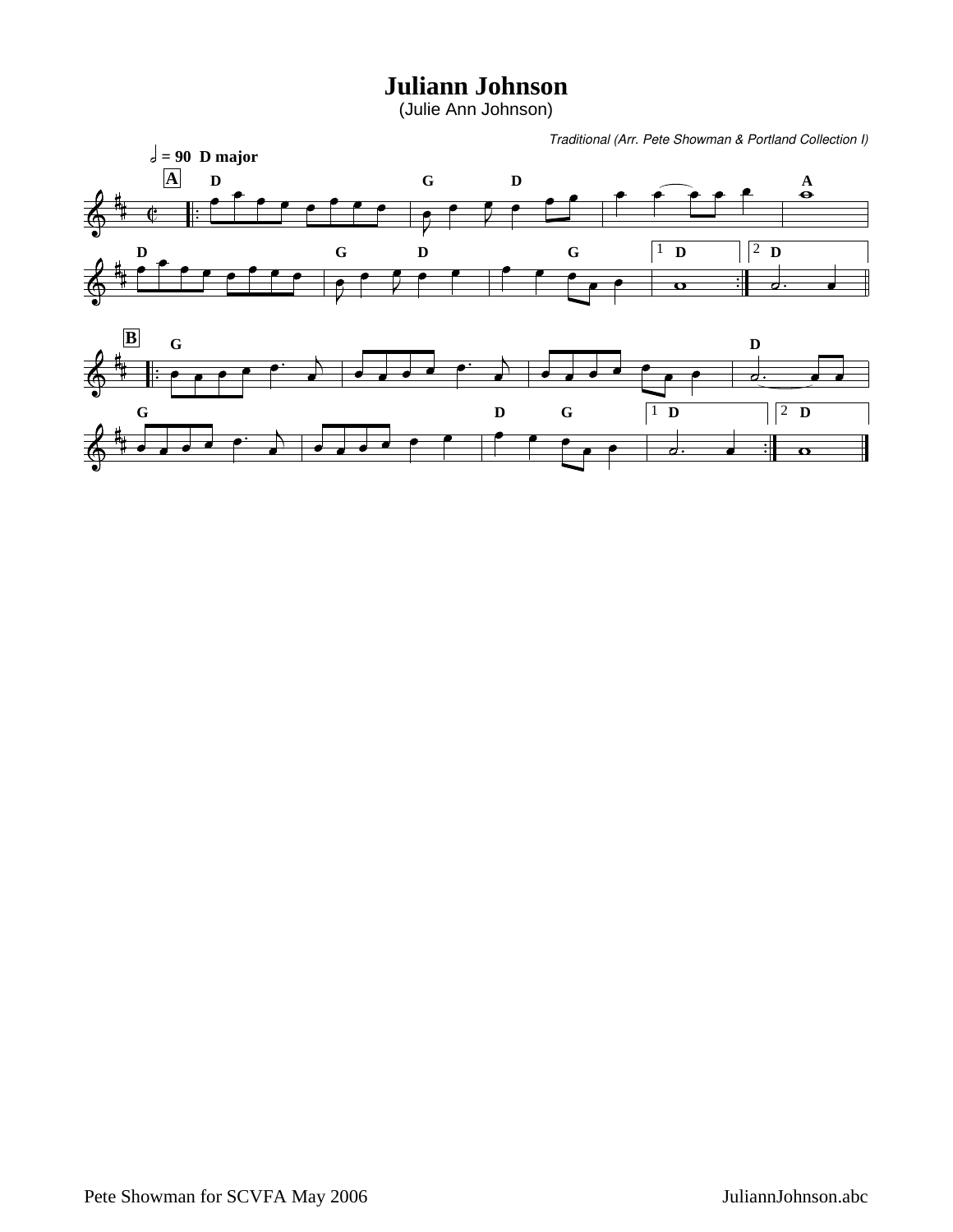**The Kesh Jig** The Kincora

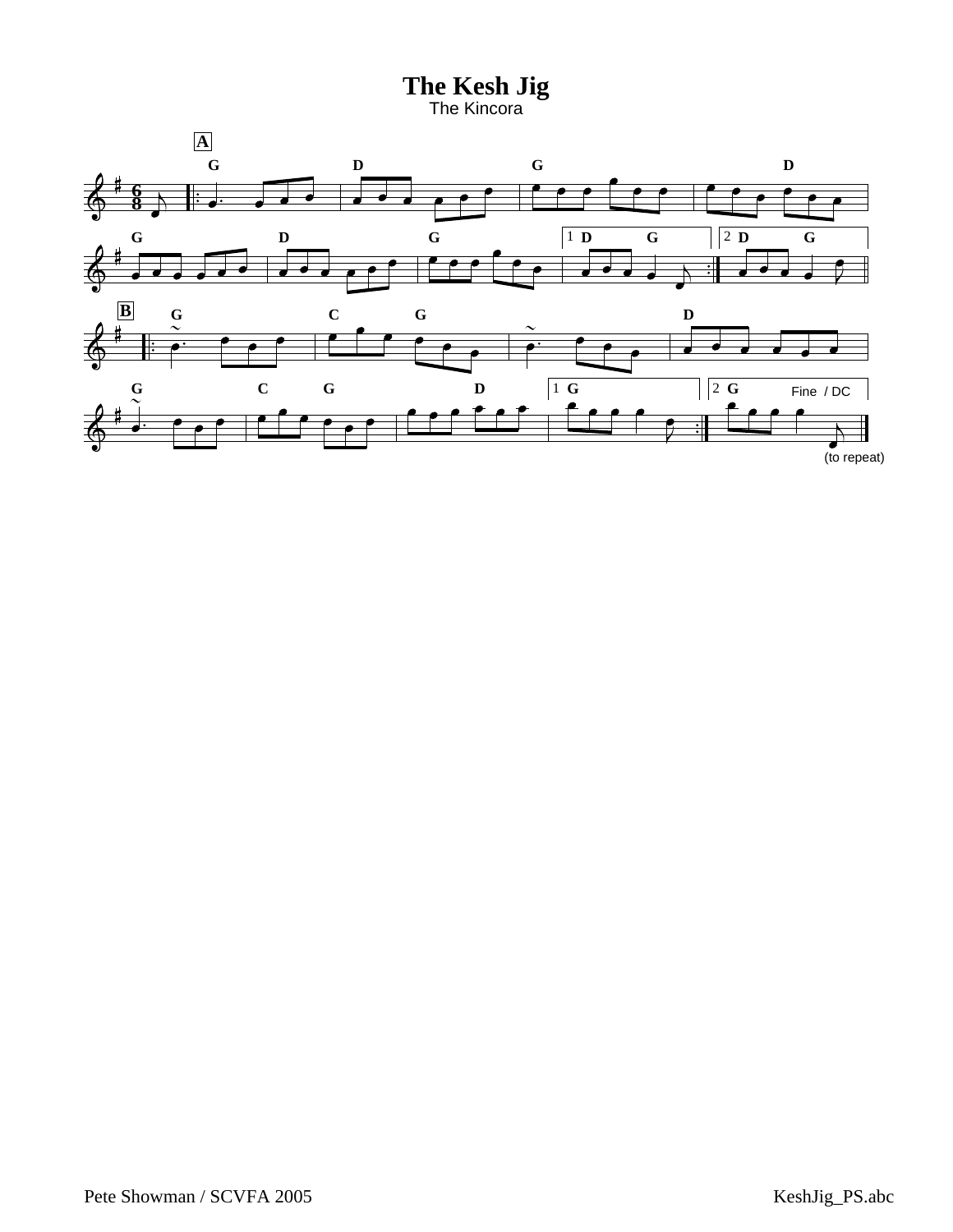### **The Kitchen Girl**

Traditional New England (arr. Pete Showman)







The way I play Kitchen Girl the two parts of the tune are in different modes: the high part is in A Mixolydian ("A mix."), with a C#, and the low part is in A Dorian, with a C natural. The Fiddlers Fakebook has both parts in A mix.

#### **A few notes on modes**

A Mixolydian

Musical modes correspond to different scales that start on the same note, using different combinations of natural notes and sharps or flats (the white and black keys on a piano). The seven standard European modes can also be found by playing scales using the same set of notes, such as just the white keys, but starting on different notes.

Two modes are familiar to most people who have experience with European−based music: Major and Minor. But especially in (European−based) folk music, the two modes used here are also common: Mixolydian and Dorian.

Within a key−name, these four modes can be ordered by how many sharps or flats are in the scale and key signature:

| For A scales (tunes typically ending in A)<br>For D scales (tunes typically ending in D) |
|------------------------------------------------------------------------------------------|
| 3 sharps, $F#$ , $C#$ , $G#$<br>2 sharps, $F#$ , $C#$<br>A Major<br>D Major              |
| A Mixolydian 2 sharps, F#, C#<br>D Mixolydian 1 sharp, $F#$                              |
| 1 sharp, $F#$<br>D Dorian<br>0 sharps<br>A Dorian                                        |
| A minor<br>1 flat, Bb<br>D minor<br>0 sharps                                             |

While three main chords are used to accompany Major and minor, only two are used for Mixolydian and Dorian. For example, these four modes when based on 'A' (scales that start on A) use mainly the following chords:

```
 A Major: A, D & E (I IV V) A Mixolydian A & G (I & VII)
A Minor: Am, Dm & Em (I− IV− V−) A Dorian: Am & G (I− & VII) (the VII chord is still major)
```
*− Pete Showman*

Typeset in abcm2ps. pss 3/3/07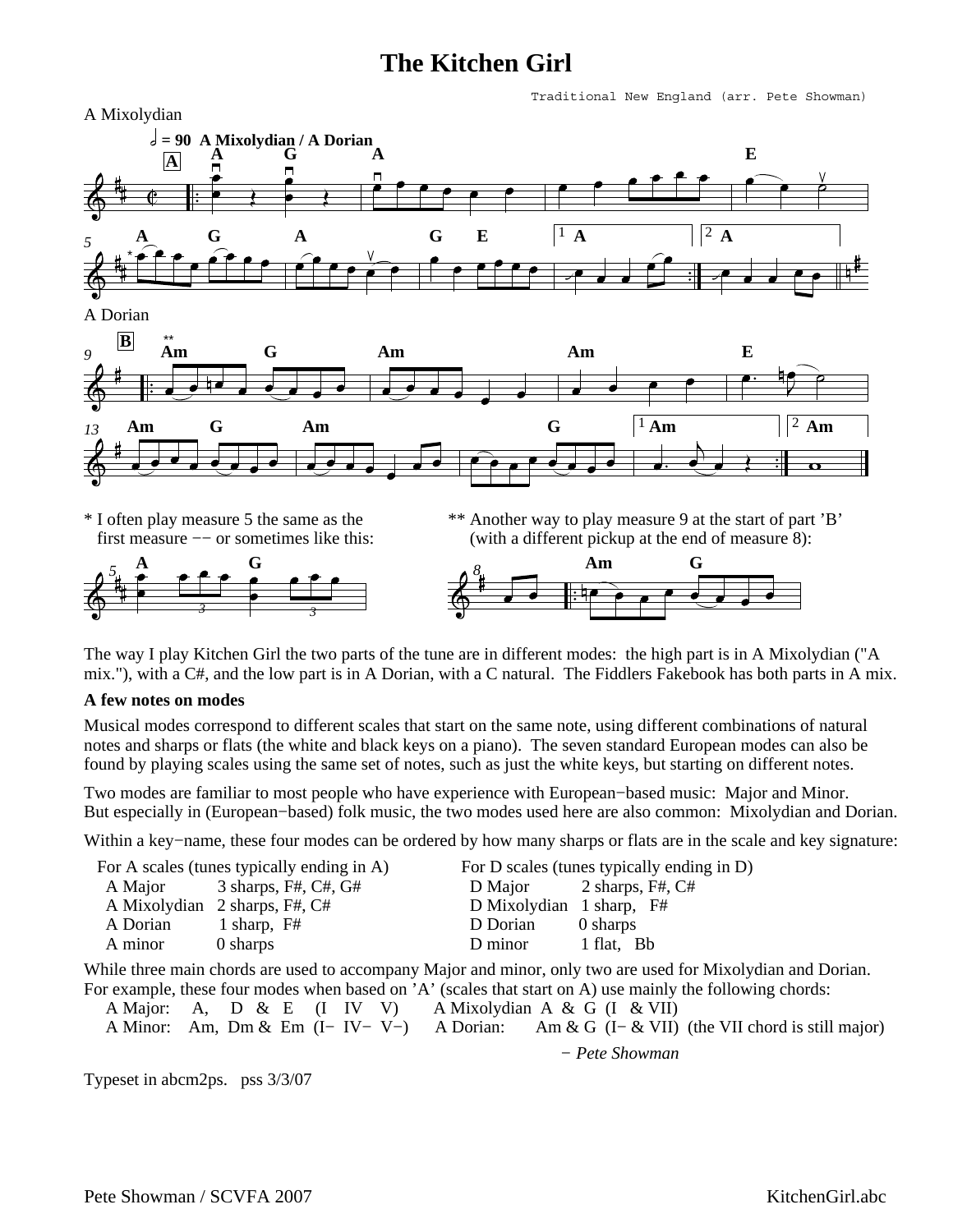#### **Liberty**

(a basic version) Trad (arr Pete Showman)  $\mathbf{A}$  **D** G



**Liberty** (a fancier version, mixed shuffle bowing) Trad (arr Pete Showman)



The slurs shown are just "serving suggestions": one way of managing bow direction. The goal is to keep the bowing fairly regular without being too robotic, and to come out "even" at the end of each part (at least). Try other patterns to see what you like, and try varying both bowing and the extra notes as you repeat the tune.

Shuffle bowing is alternating a quarter note with two eighths. The bow direction repeats after two patterns:



Pete Showman / SCVFA Nov. 2005 Liberty\_OverWaterfall\_r3.abc

 $\frac{1}{6}$  = 90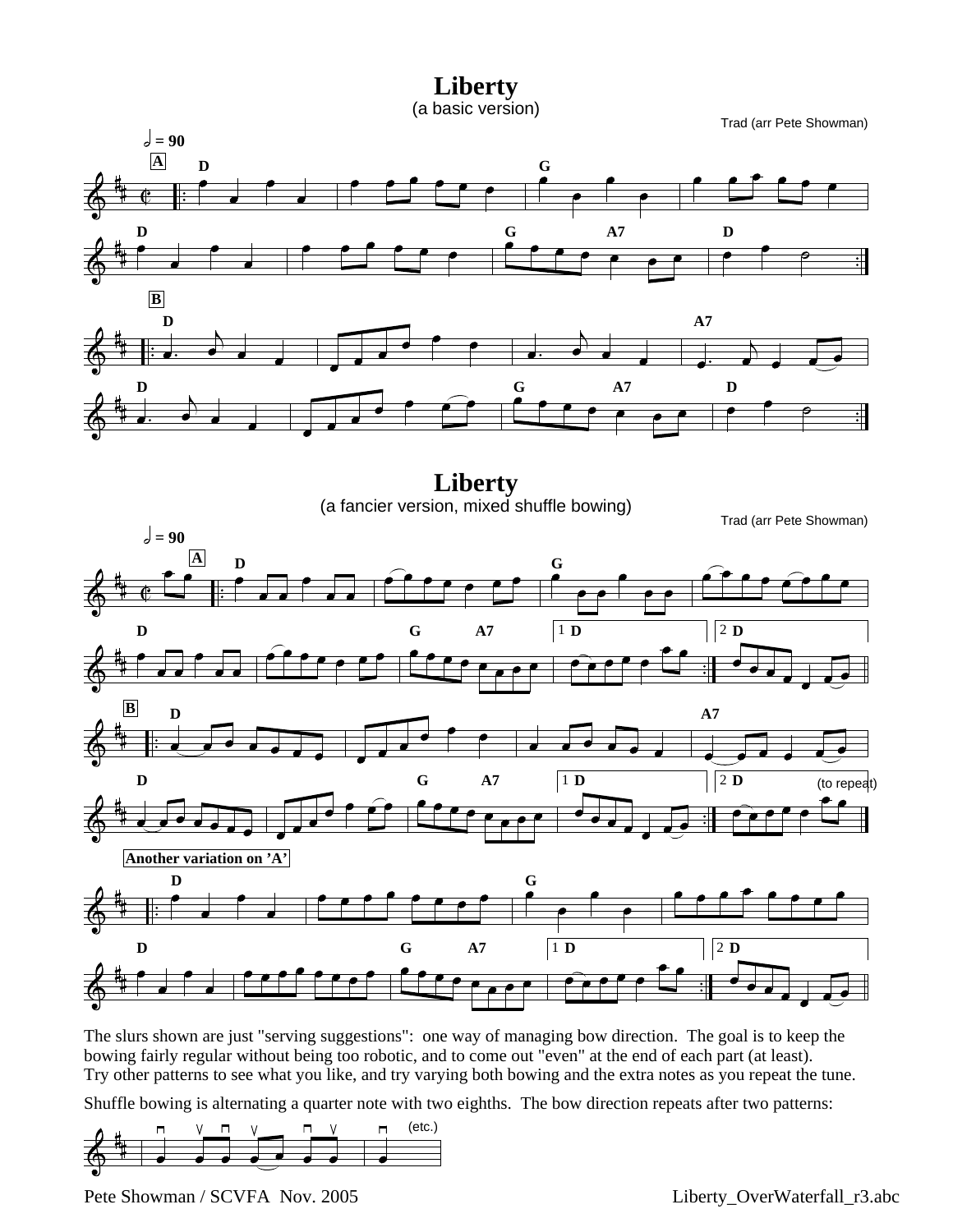## **Miller's Reel**

Traditional (Arr. after Portland Collection ver.)



last updated 5/5/07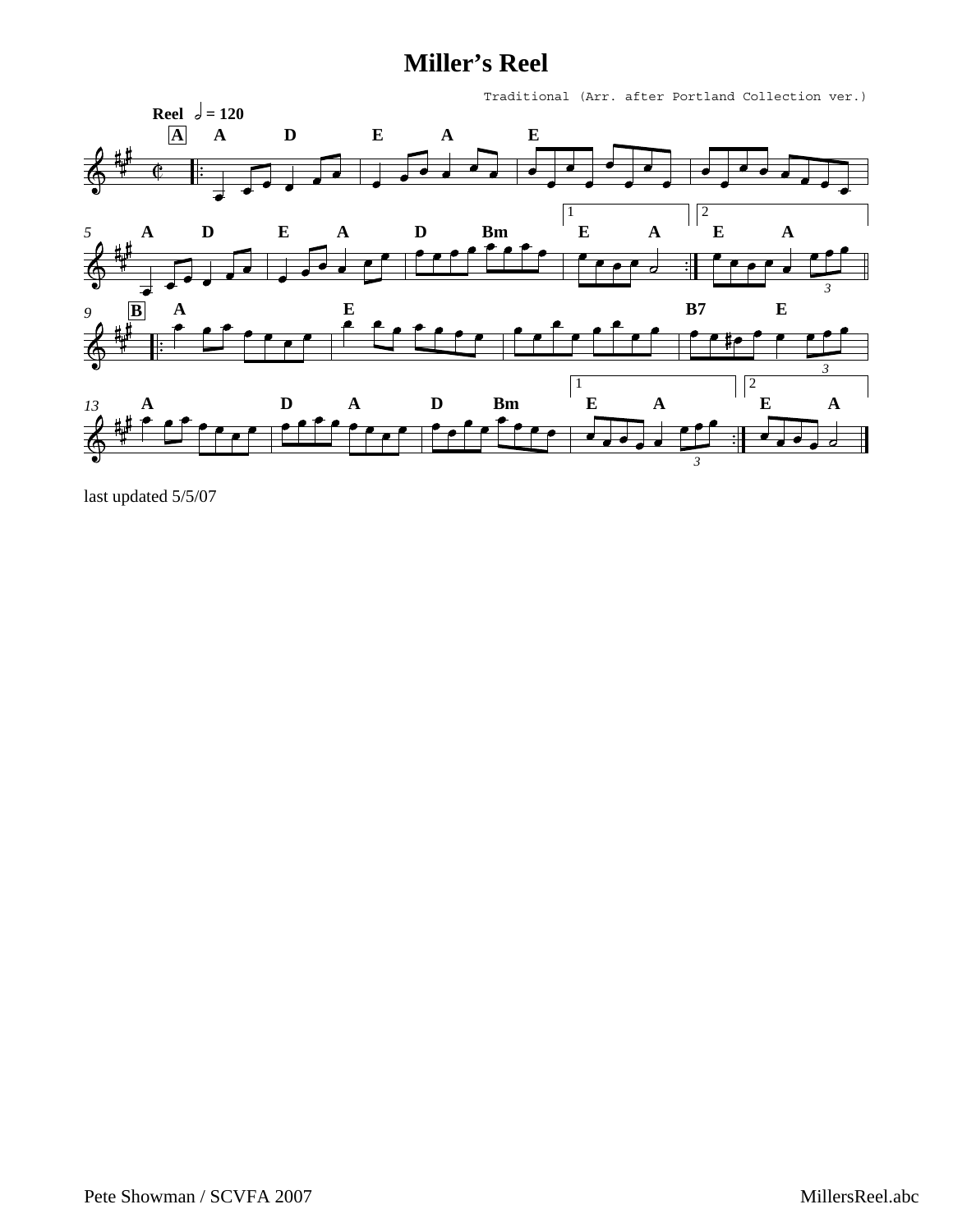### **Mississippi Sawyer**

Traditional (Arr Pete Showman)



There are lots of variations on this tune; this is more or less how I play it. I like to carry the shuffle bowing pattern through some of the quarter−note runs as suggested by the slurs in measures 2 and 4, but to play the longer runs as separated notes, for example in measures 5 and 6. The slurs shown in those measures are one way to manage bow direction.

The staccato marks in the 'B' part suggest how I often bow it, with a sort of "pop" on the second note of each pair (but probably not as brief as a real staccato).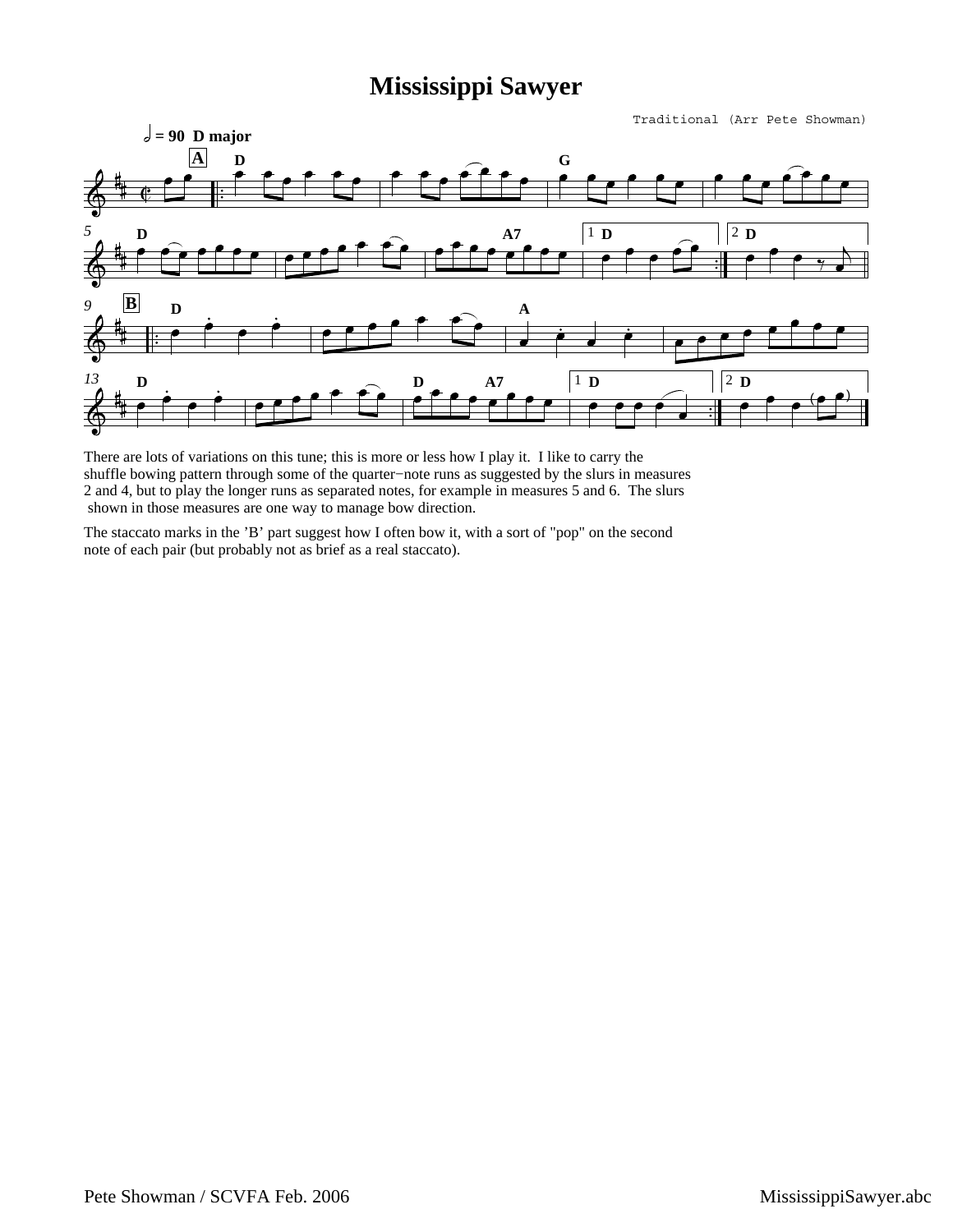### **New Five Cents**

Also called Buffalo Nickel



The tune commemorates the "new" Buffalo Nickel authorized by President Abraham Lincoln. It seems appropriate again (under the generic name, at least) in the early 2000's, as several new nickel designs have been released to commemorate the Lewis and Clark expedition bicentennial.

Arrangement based on my playing and ideas from Gene Silverberg's "Tunes I Learned at the Tractor Tavern" pss 9/21/06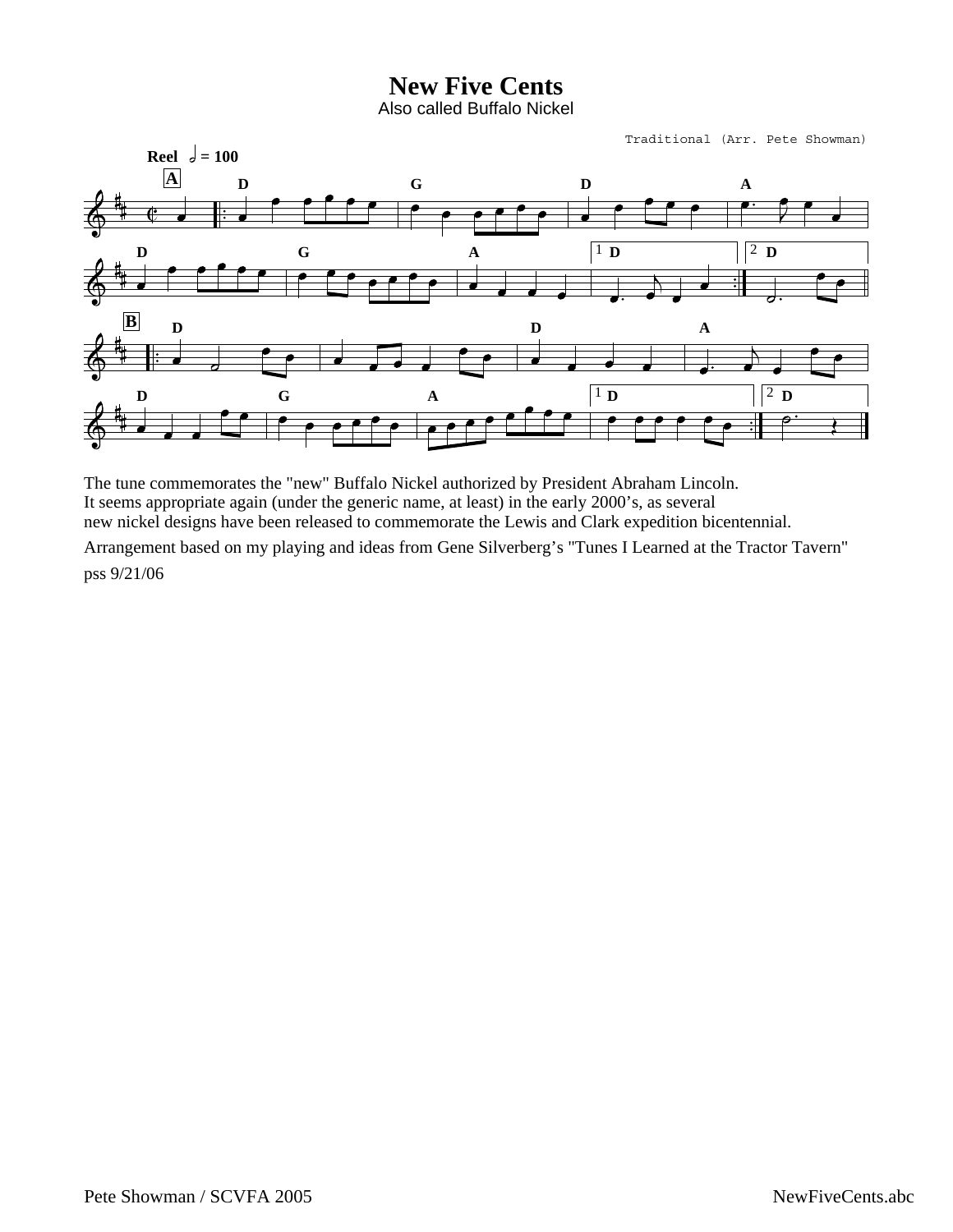# **Norrbommen**

(Polska från Bingsjö)

 $= 100$ **D A D DGD 4 3 D D A G D A D D A A DG D A D D A A DG D A D**

#### Sarah writes:

A polska from Bingsjö, in eastern Dalarna. It's got even beats, with the major accent on the first beat, and a secondary accent on the third. So it REALLY doesn't feel anything like a waltz.

The tune is named after a guy nicknamed "Norrbom" who was from Hofven in the Finnskog region of Hälsingland .

A Norrbommen polska MIDI file is at < http://www.folketshus.dk/cgi−bin/visnode.cgi?po−norrbom >. This version is slightly different that the one normally played, but gives a good idea of the style and accents. It's usually played at a tempo of about 100 quarter notes/min. There are also a few other examples on the net.



#### **Glalåten**

Notes from Sarah (ed. by Pete Showman):

Glalåten, "The Happy (Glad) Tune" is a polska from Rättvik, also in eastern Dalarna, Sweden. Its three beats have different lengths: the first is shortest, the middle one is the longest, and the third is almost as long as the first one. The accents are on beats one and three.

A MIDI version can be found at < http://www.folketshus.dk/cgi−bin/visnode.cgi?po−gladlzzz > (there spelled in Danish: "Gladlåten"), adjusted some for the uneven beat, but not quite right. Another MIDI file can be found at http://www.abacci.com/music/miditune.asp?tuneID=1823 -- also not quite right.

e. Johnny Soling, et. al.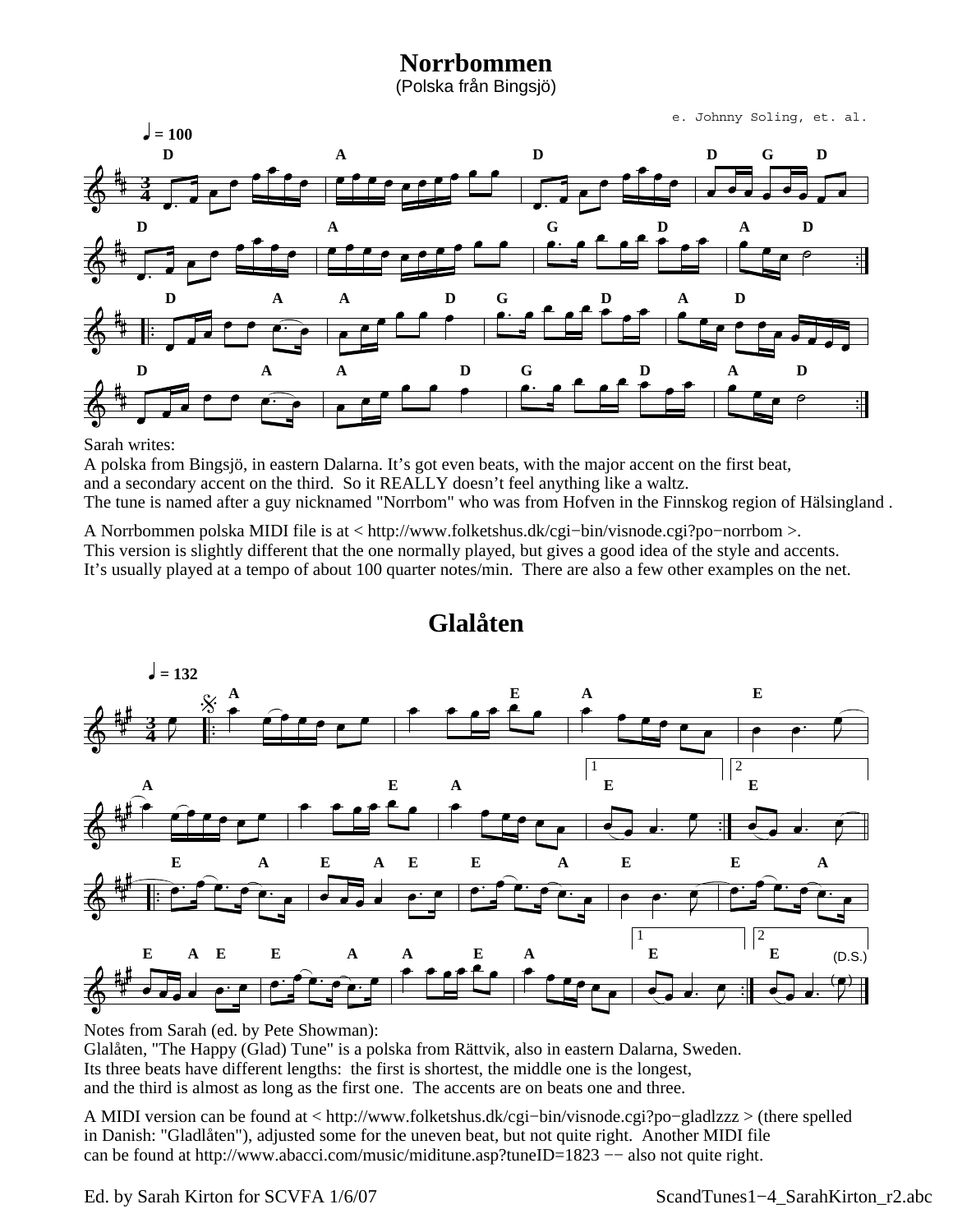**Over the Waterfall**<br>(a basic version)



# **Over the Waterfall**<br>(a fancier version)

Trad (arr Pete Showman)

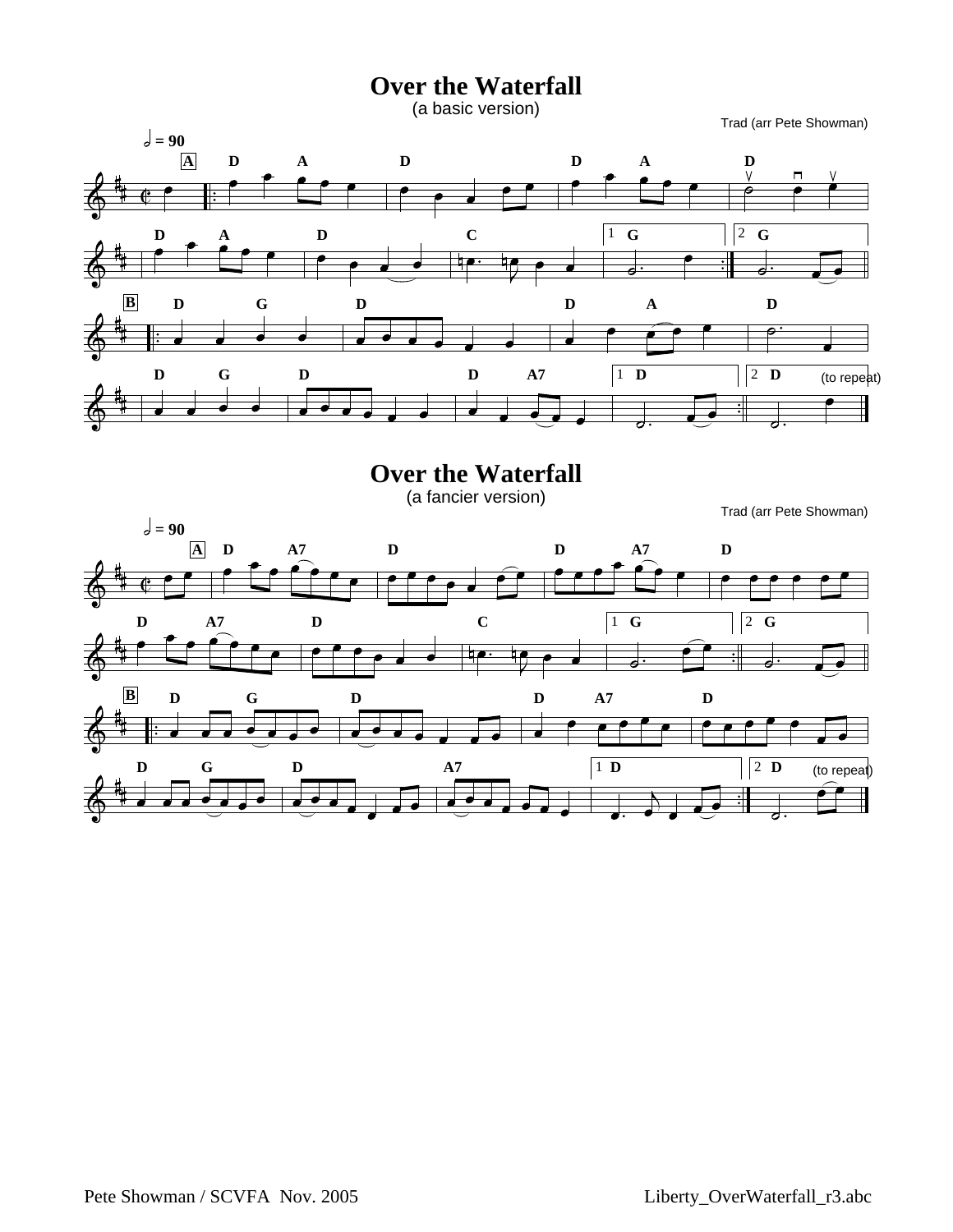# **Possum Up a Gum Stump**

traditional American hoedown

arr. 1998 by David M. Barton from various sources





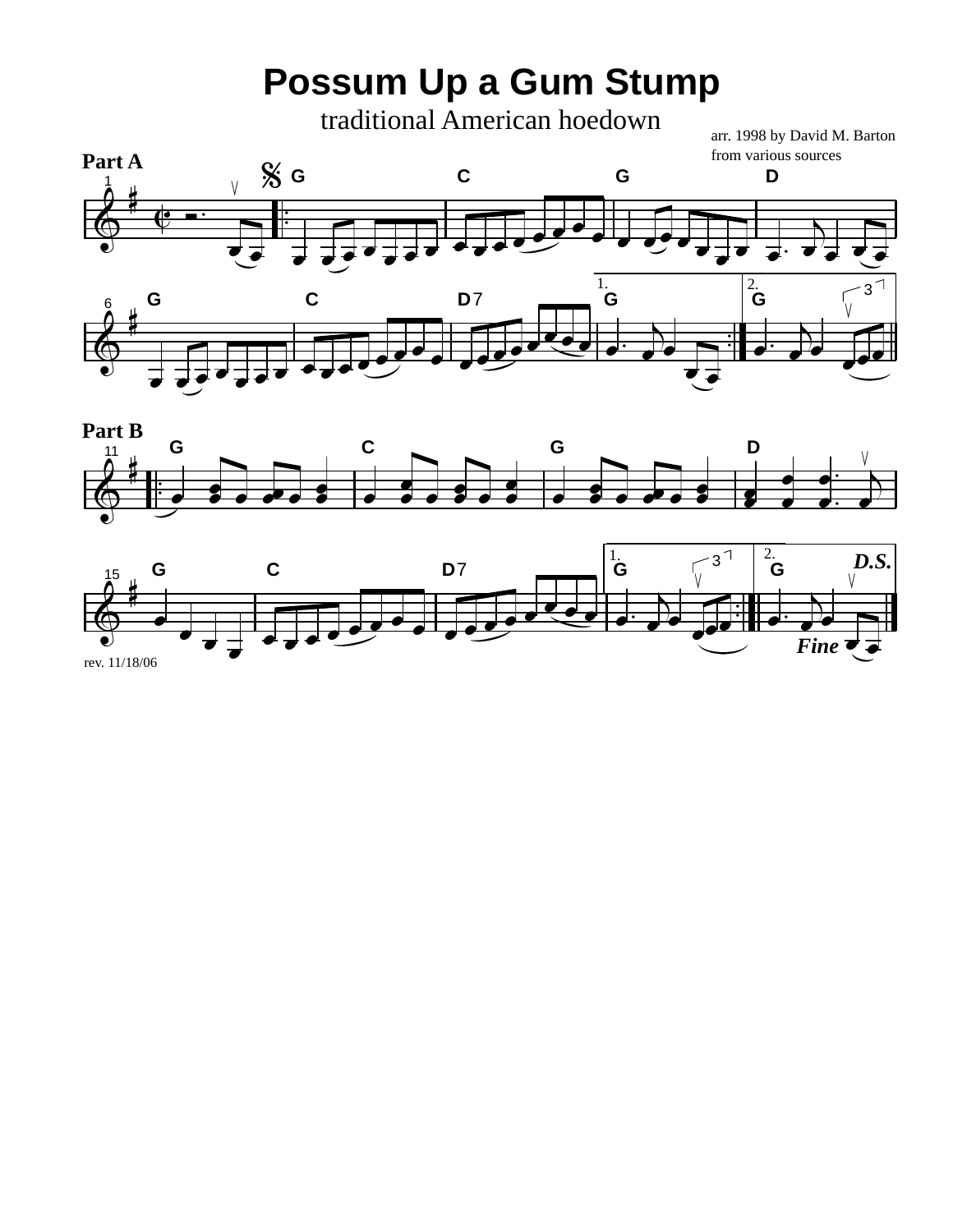#### **Red Haired Boy**

and Little Beggarman (basic version, as a hornpipe)

Traditional (arr. Pete Showman)



The tempo for a hornpipe dance is fairly slow, and is played with a syncopated feel. (Here the dotted rhythm is only written out in the first couple of measures, but extends throughout the tune). People often play them as reels (faster, and with an even beat) but I like the hornpipe feel -− and the slower pace makes it easier to add ornaments (or to sing the words for Little Beggarman; for that, omit the A and B repeats).

− Pete Showman

### **Red Haired Boy**

(fancier version, as a reel)

Traditional (arr. Pete Showman)



*A more modal−sounding alternative for the first and fifth measures of A:*

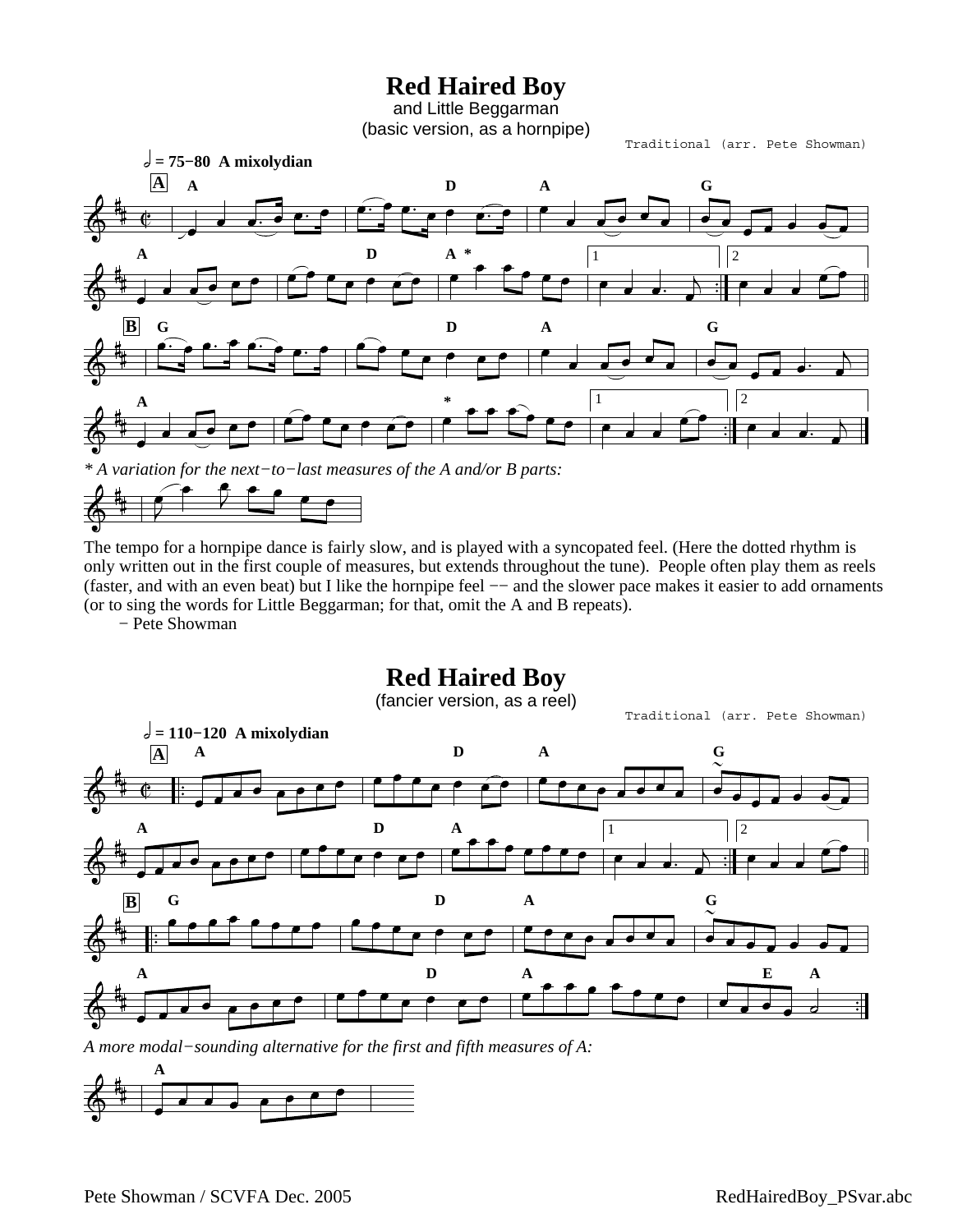#### **Red Wing**

*Music Kerry Mills, words Thurland Chattaway; 1907 (Arr. Pete Showman)*



Red Wing (words by Thurland Chattaway)

There once was an Indian maid, A shy little prairie maid, Who sang a lay, a love song gay, As on the plain she'd while away the day;

She loved a warrior bold, This shy little maid of old, But brave and gay, he rode one day To battle far away.

*Chorus:*

 *Now, the moon shines tonight on pretty Red Wing The breeze is sighing, the night bird's crying, For afar 'neath his star her brave is sleeping, While Red Wimg's weeping her heart away.*

She watched for him day and night, She kept all the campfires bright, And under the sky, each night she would lie, And dream about his coming by and by;

But when all the braves returned, The heart of Red Wing yearned, For far, far away, her warrior gay, Fell bravely in the fray.

 *Repeat chorus*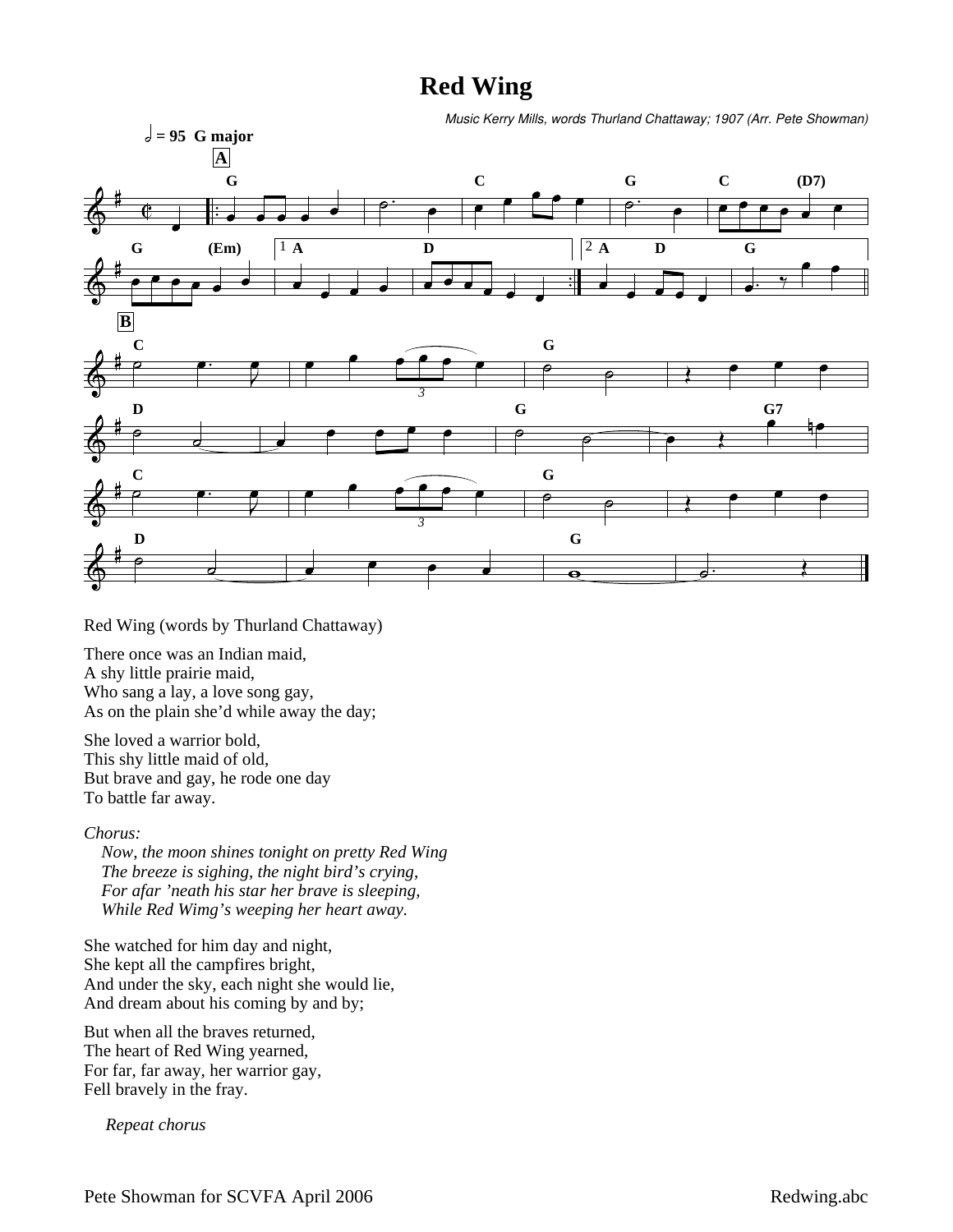# **Rickett's Hornpipe**

American Old-Timey (no, it's not Irish!)

arr. 2006 by Dave Barton



\*To play it as a hornpipe, each pair of eighth notes is played approximately as a dotted eighth and a sixteenth, and speed should be around 120 quarter-note beats per minute.

To play the tune as a reel, play much faster (such as 90 half-notes per minute) and lose most of the lilt (you will, anyway). rev. 11/18/06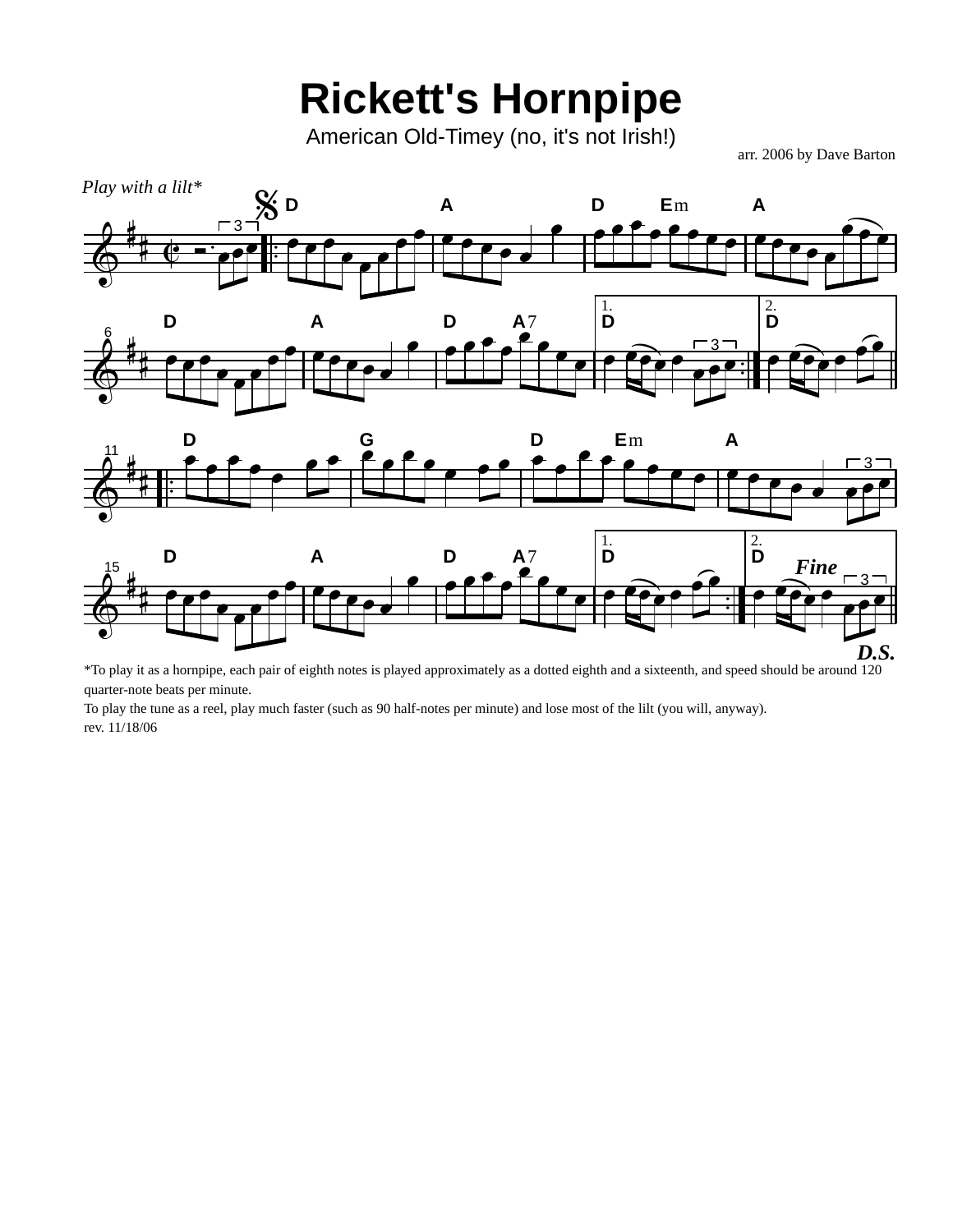Road to Lisdoonvarna (Simple melody, as a Jig)

*Traditional Irish (Simple melody)*



Road to Lisdoonvarna (As a slide)

*Traditional Irish (Arr. Pete Showman)*



A slide is a piece in 12 / 8 time −− similar to a jig, except the overall rhythm is 4 rather than 2. The Road to Lisdoonvarna is found notated both ways.

Long slurs are common in some styles of Irish fiddling. Experiment with different slur patterns. PSS 9/1/06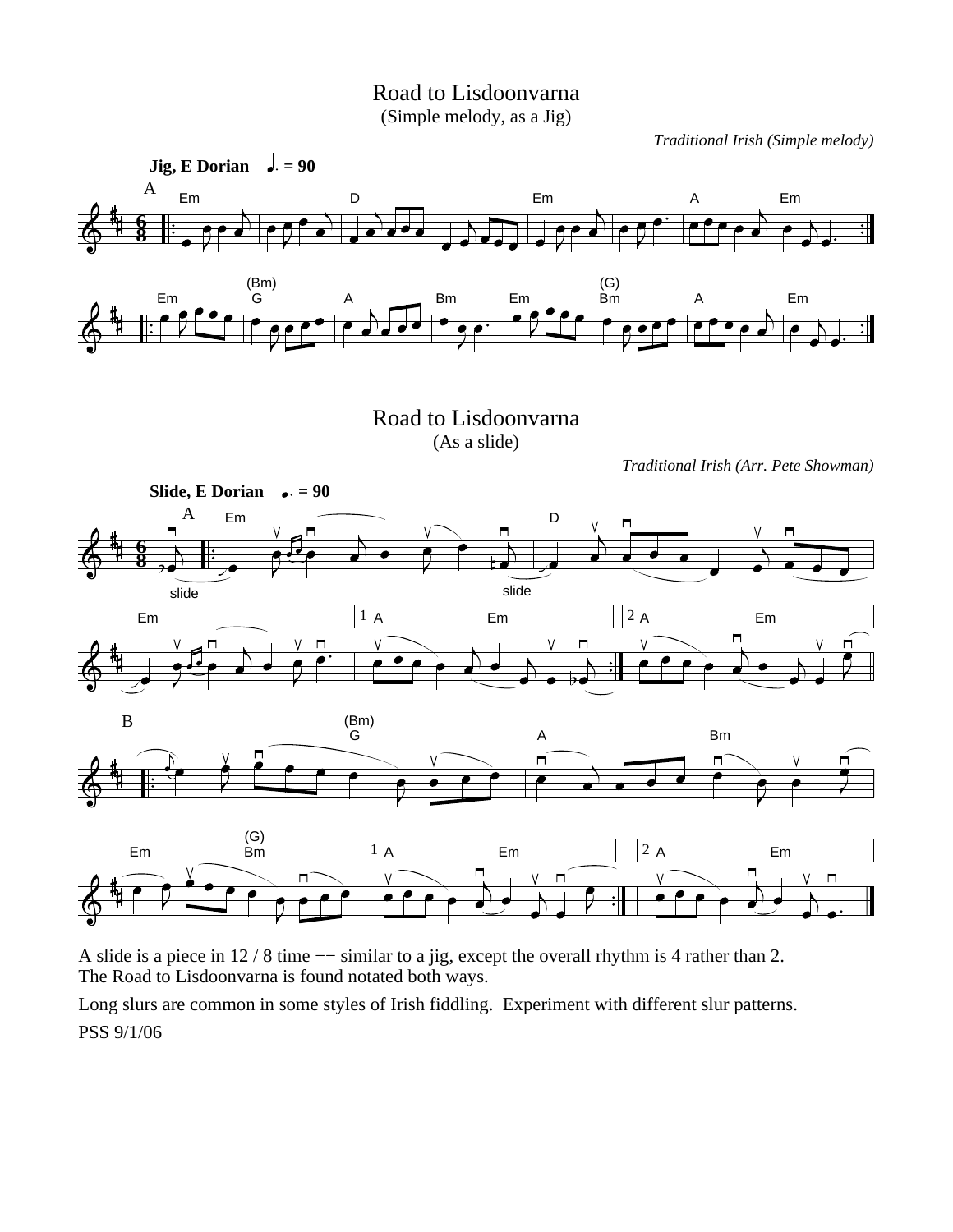# **Salt River / Salt Creek**

Traditional



Based on Wendy Anthony's arrangement at www.melbay.com/mandolinsessions/jun05/wendy.html, which also has mandolin tab. This arrangement requires going above 1st position in the B part, with one approach shown above. A variant that avoids this could be substituted, such as the following: Recoded in ABC notation pss 2/3/07

# **Salt River / Salt Creek**

Traditional, PSS Variation **Reel**  $\sqrt{ } = 100$  **A** mixolydian **A A A D G GE 4 4 A A D G E A B A G** A G EA EA  $\boxed{1}$   $\boxed{2}$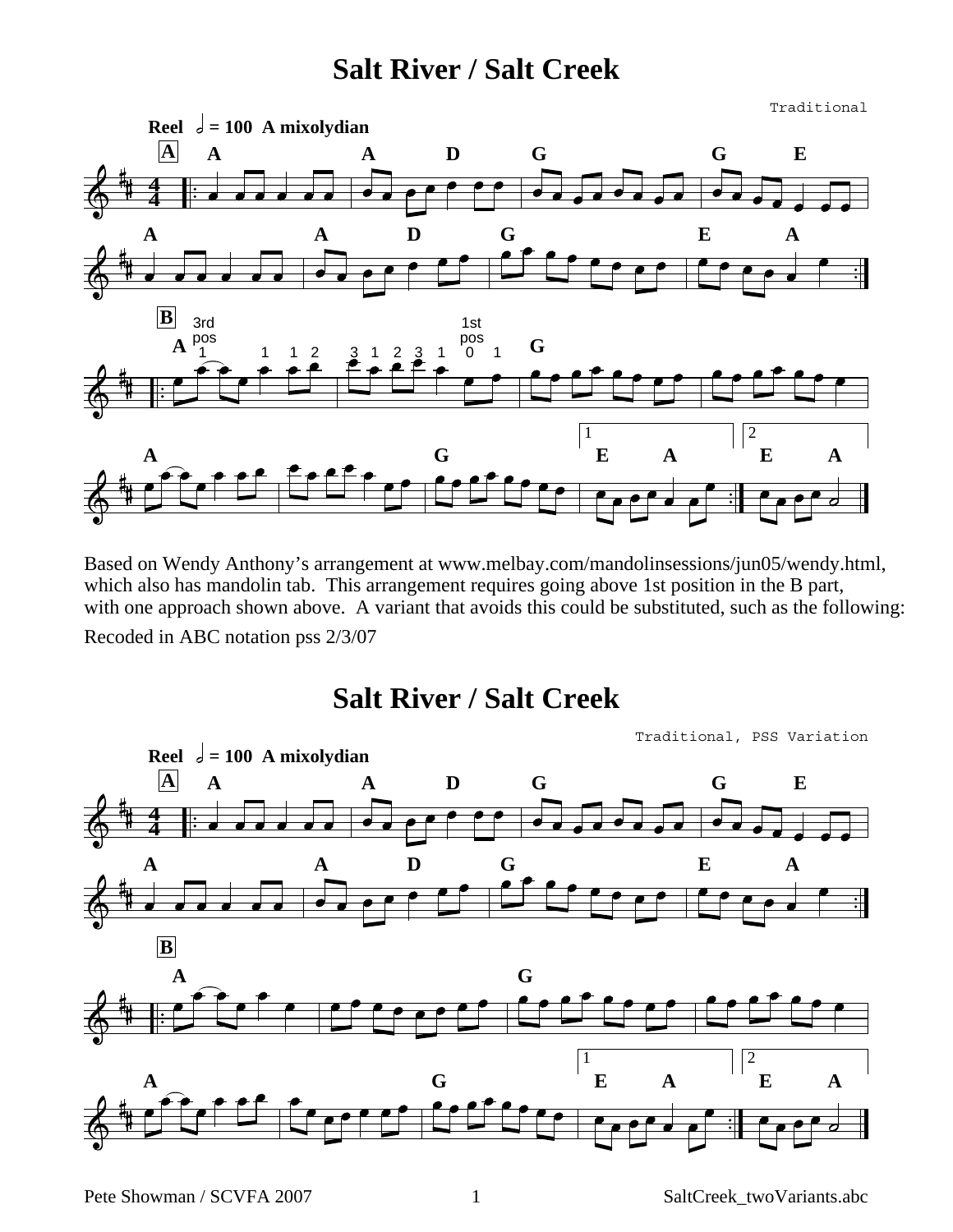### **Sandy River Belle**

Traditional (Arr. Pete Showman)



This arrangement is more or less how I play it, though as usual slurs and thus bowing will vary from one time to the next. I don't remember where I learned it, but it has always seemed like a nice banjo tune, and I guess I like to play it with a lot of eighth notes to keep that feel. See the Fiddlers Fakebook for a smoother version.

I hear the tune may be from around the Big Sandy River, and that there are other tunes with the same name. It's always seemed to me it might be named for a riverboat −− I guess the sound of it (and the name) makes me think of a paddlewheel steamer chugging along. I've always played it in G, but the version in the Fiddlers Fakebook that sounds most like this is notated in D.

− Pete Showman

9/26/06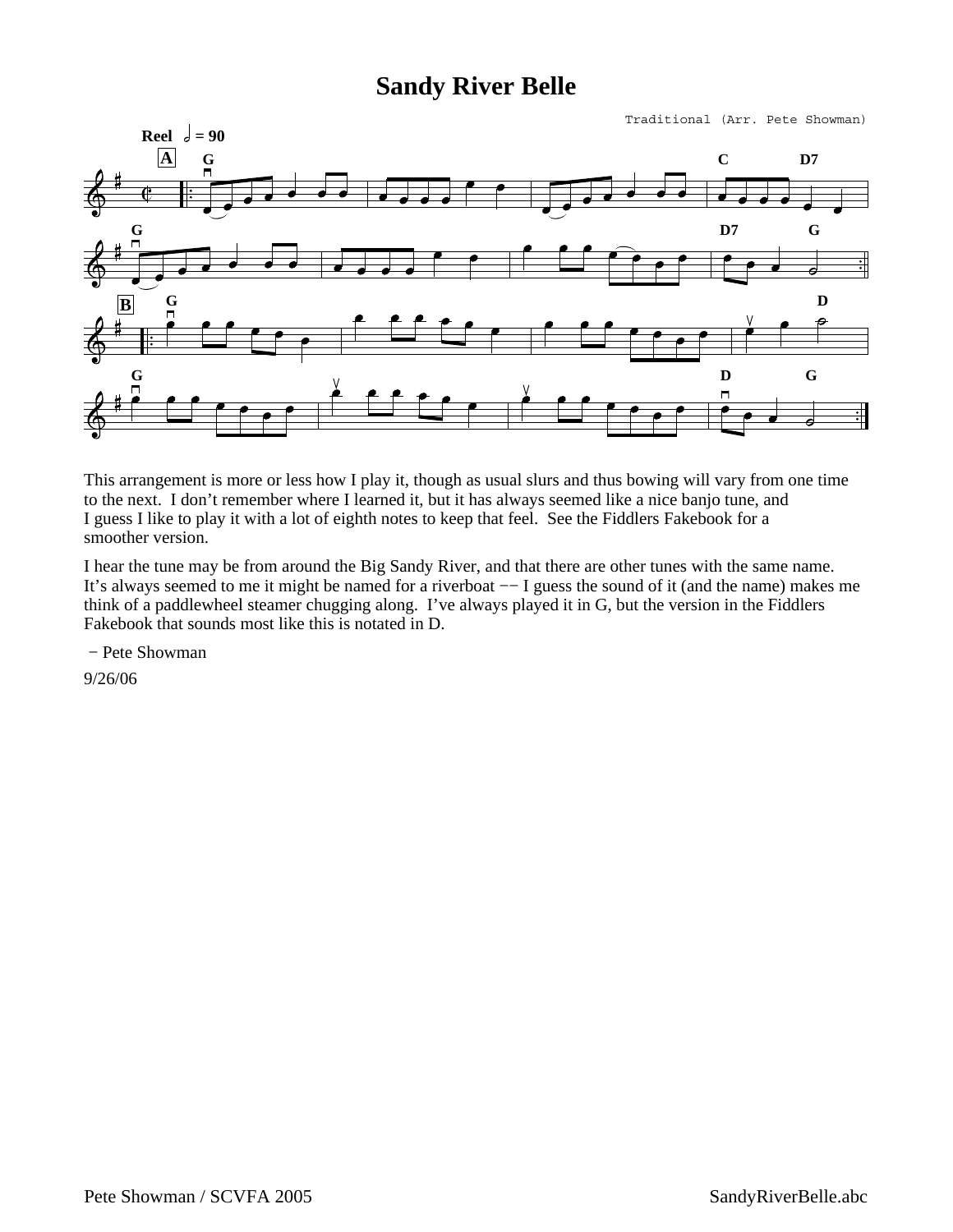





*rev 1: 9/28/05 printed 9/29/05* 

Arr. & transcription © 2005 Pete Showman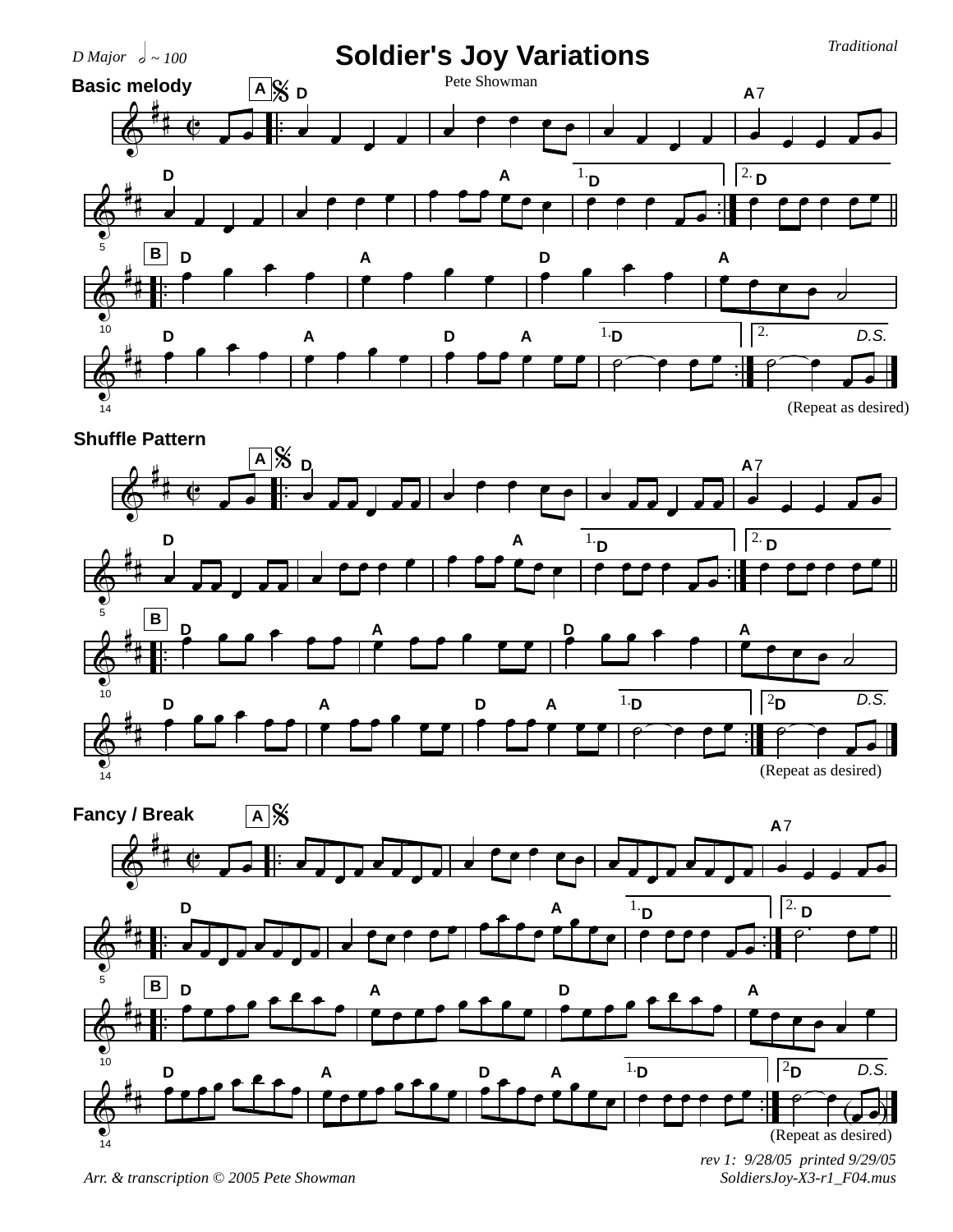

*rev 1: 9/28/05 printed 9/29/05 SoldiersJoy-X3-drones\_r1\_F04.mus*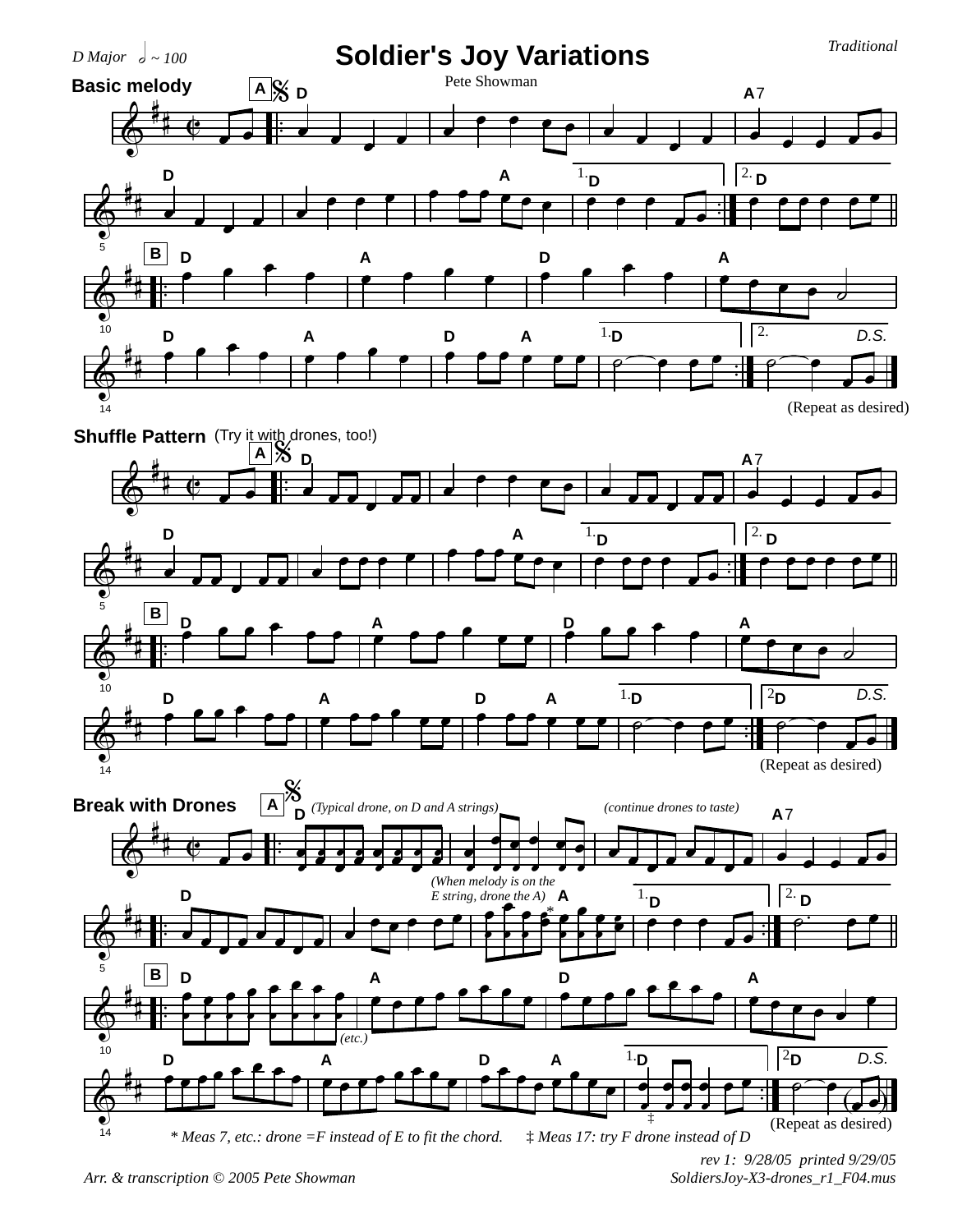# **Spotted Pony**

*Traditional (Arr. Pete Showman)*



\* The first and second endings of part A show a couple of possible variations. The leading notes and slides leading into each line are also optional variations.

The last measure of the first line can also be played straight, e.g.

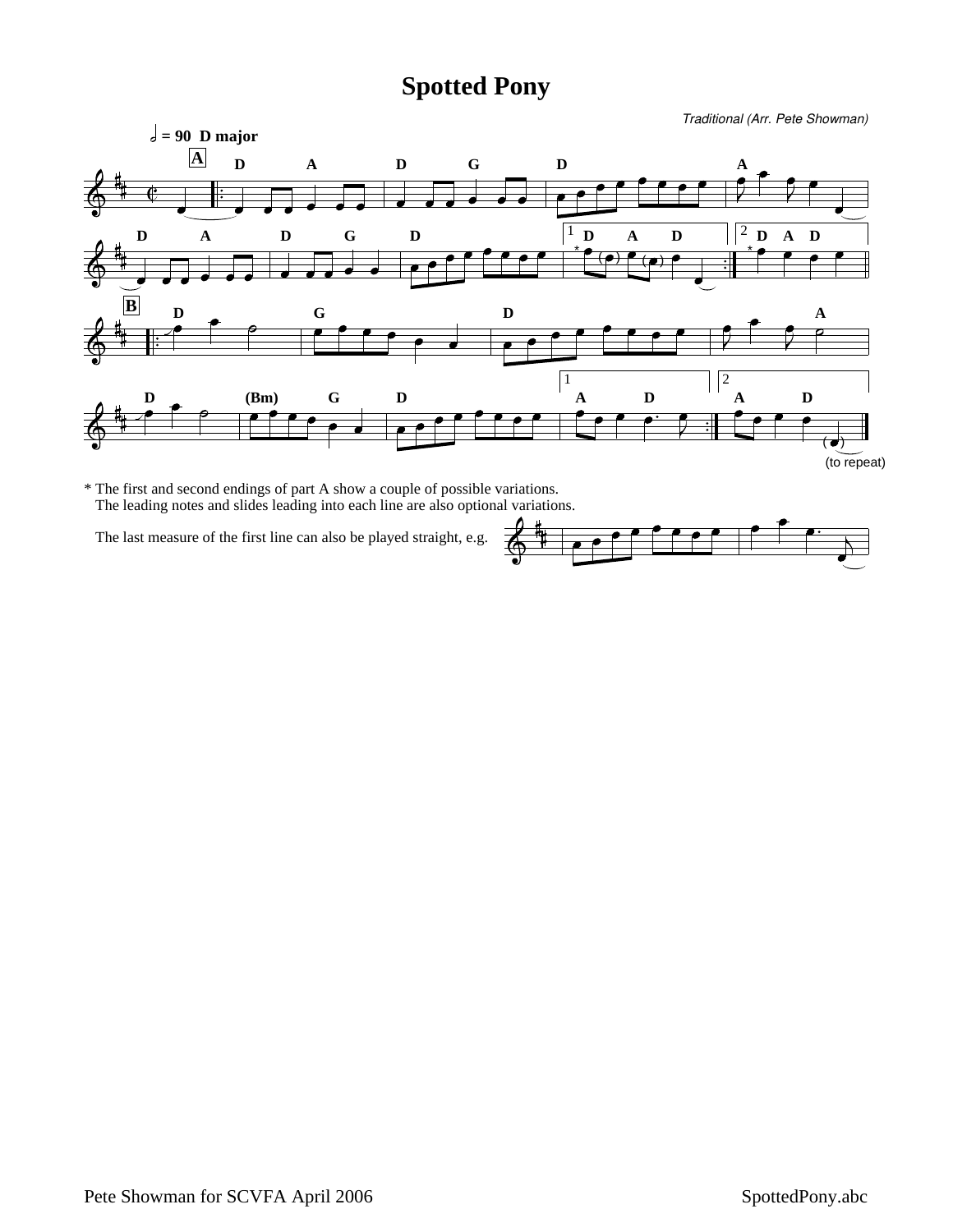# **Temperence Reel**

(Teetotaler Reel)



Based on a version found e.g. at www.blackflute.com/music/tunes/reels/temprnc.html Recoded in ABC notation pss 2/3/07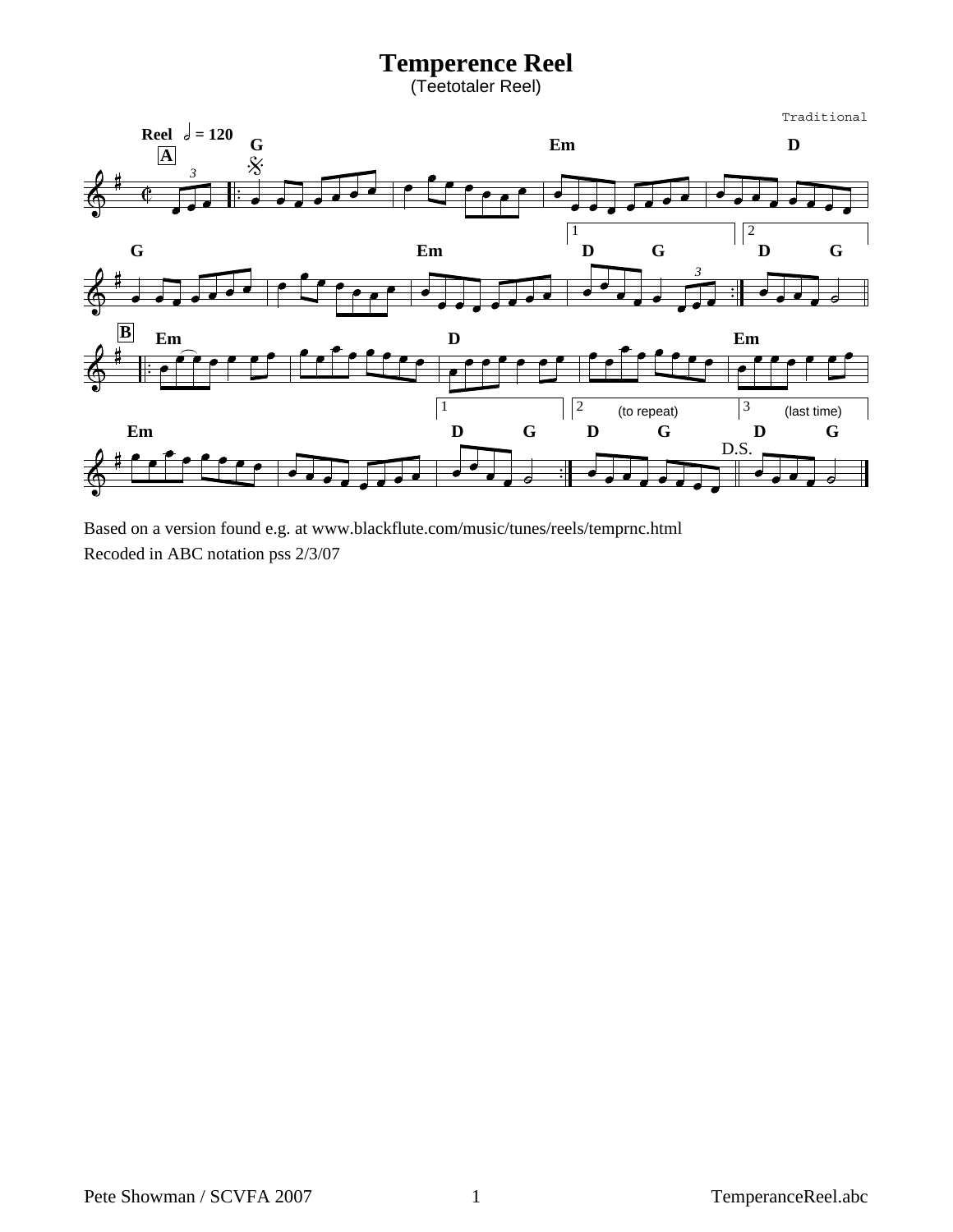# **Tombigbee Waltz**

traditional Southern Old-Timey

arr. 2006 by Dave Barton













rev. 4/27/06